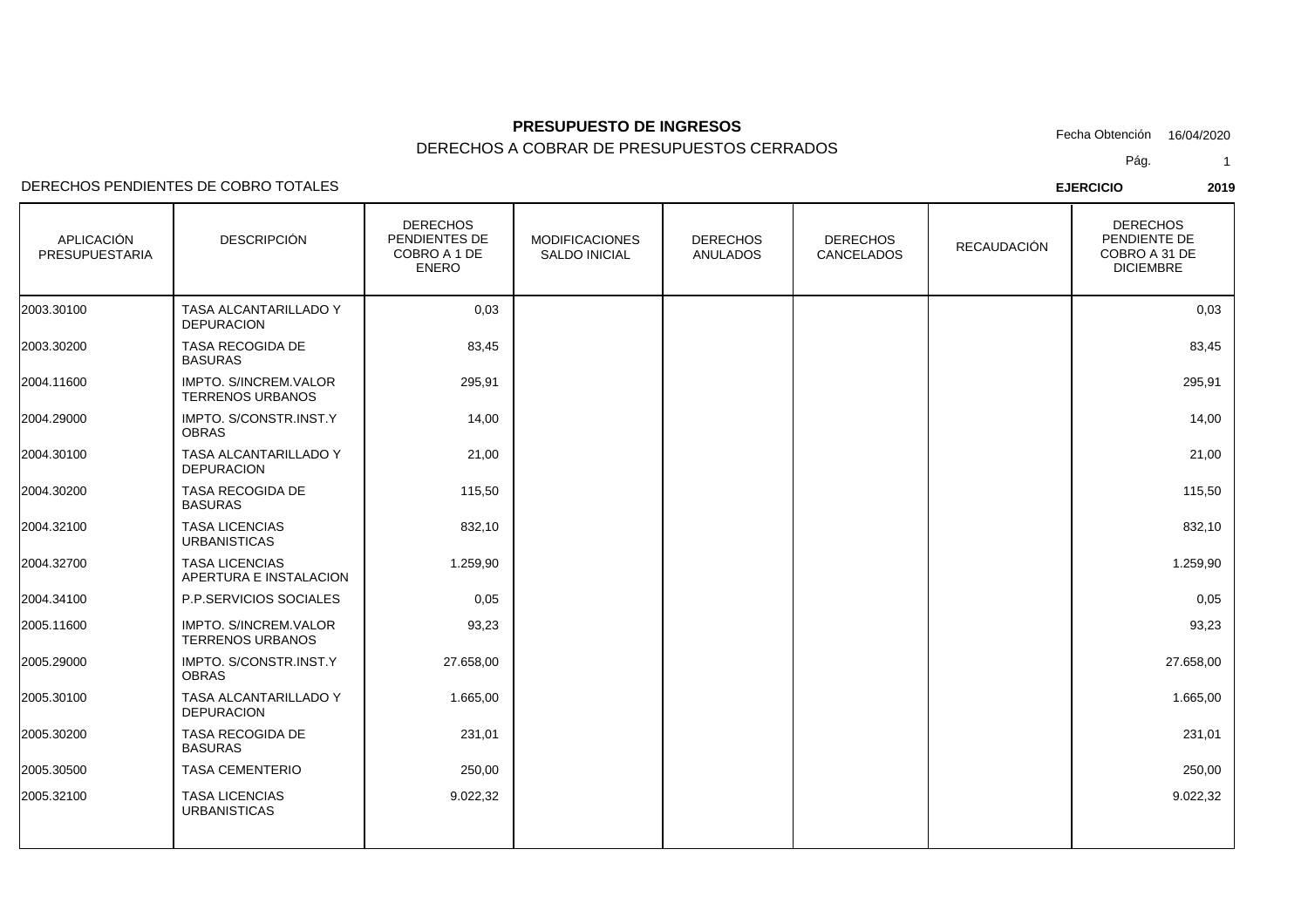DERECHOS A COBRAR DE PRESUPUESTOS CERRADOS

### DERECHOS PENDIENTES DE COBRO TOTALES

| APLICACIÓN<br><b>PRESUPUESTARIA</b> | <b>DESCRIPCIÓN</b>                                | <b>DERECHOS</b><br>PENDIENTES DE<br>COBRO A 1 DE<br><b>ENERO</b> | <b>MODIFICACIONES</b><br><b>SALDO INICIAL</b> | <b>DERECHOS</b><br><b>ANULADOS</b> | <b>DERECHOS</b><br>CANCELADOS | <b>RECAUDACIÓN</b> | <b>DERECHOS</b><br>PENDIENTE DE<br>COBRO A 31 DE<br><b>DICIEMBRE</b> |
|-------------------------------------|---------------------------------------------------|------------------------------------------------------------------|-----------------------------------------------|------------------------------------|-------------------------------|--------------------|----------------------------------------------------------------------|
| 2005.32700                          | <b>TASA LICENCIAS</b><br>APERTURA E INSTALACION   | 3.375,00                                                         |                                               |                                    |                               |                    | 3.375,00                                                             |
| 2005.33100                          | TASA ENTRADA VEHICULOS                            | 1.661,19                                                         |                                               |                                    |                               |                    | 1.661,19                                                             |
| 2005.33200                          | TASA SUELO Y VUELO V.P.                           | 0,73                                                             |                                               |                                    |                               |                    | 0,73                                                                 |
| 2005.39101                          | <b>MULTAS</b><br>INFRACC.URBANISTICAS             | 16.860,69                                                        |                                               |                                    |                               |                    | 16.860,69                                                            |
| 2005.39190                          | <b>MULTAS OTRAS</b><br><b>INFRACCIONES</b>        | 3.000,00                                                         |                                               |                                    |                               |                    | 3.000,00                                                             |
| 2005.39200                          | RECARGO EXTEMPORANEO                              | 1,23                                                             |                                               |                                    |                               |                    | 1,23                                                                 |
| 2005.39300                          | <b>INTERESES DE DEMORA</b>                        | 0,16                                                             |                                               |                                    |                               |                    | 0,16                                                                 |
| 2005.39901                          | RECURSOS EVENTUALES                               | 271,06                                                           |                                               |                                    |                               |                    | 271,06                                                               |
| 2006.11600                          | IMPTO. S/INCREM.VALOR<br><b>TERRENOS URBANOS</b>  | 125,92                                                           |                                               |                                    |                               |                    | 125,92                                                               |
| 2006.29000                          | IMPTO. S/CONSTR.INST.Y<br><b>OBRAS</b>            | 15.469,89                                                        |                                               |                                    |                               |                    | 15.469,89                                                            |
| 2006.30100                          | <b>TASA ALCANTARILLADO Y</b><br><b>DEPURACION</b> | 63,00                                                            |                                               |                                    |                               |                    | 63,00                                                                |
| 2006.30200                          | TASA RECOGIDA DE<br><b>BASURAS</b>                | 607,69                                                           |                                               |                                    |                               |                    | 607,69                                                               |
| 2006.30500                          | <b>TASA CEMENTERIO</b>                            | 4,00                                                             |                                               |                                    |                               |                    | 4,00                                                                 |
| 2006.32100                          | <b>TASA LICENCIAS</b><br><b>URBANISTICAS</b>      | 3.341,11                                                         |                                               |                                    |                               |                    | 3.341,11                                                             |
| 2006.32200                          | TASA CEDULA DE<br>HABITABILIDAD                   | 32,59                                                            |                                               |                                    |                               |                    | 32,59                                                                |
| 2006.32700                          | <b>TASA LICENCIAS</b><br>APERTURA E INSTALACION   | 60,00                                                            |                                               |                                    |                               |                    | 60,00                                                                |
| 2006.33100                          | TASA ENTRADA VEHICULOS                            | 220,27                                                           |                                               |                                    |                               |                    | 220,27                                                               |

Pág.Fecha Obtención 16/04/2020

2

**EJERCICIO <sup>2019</sup>**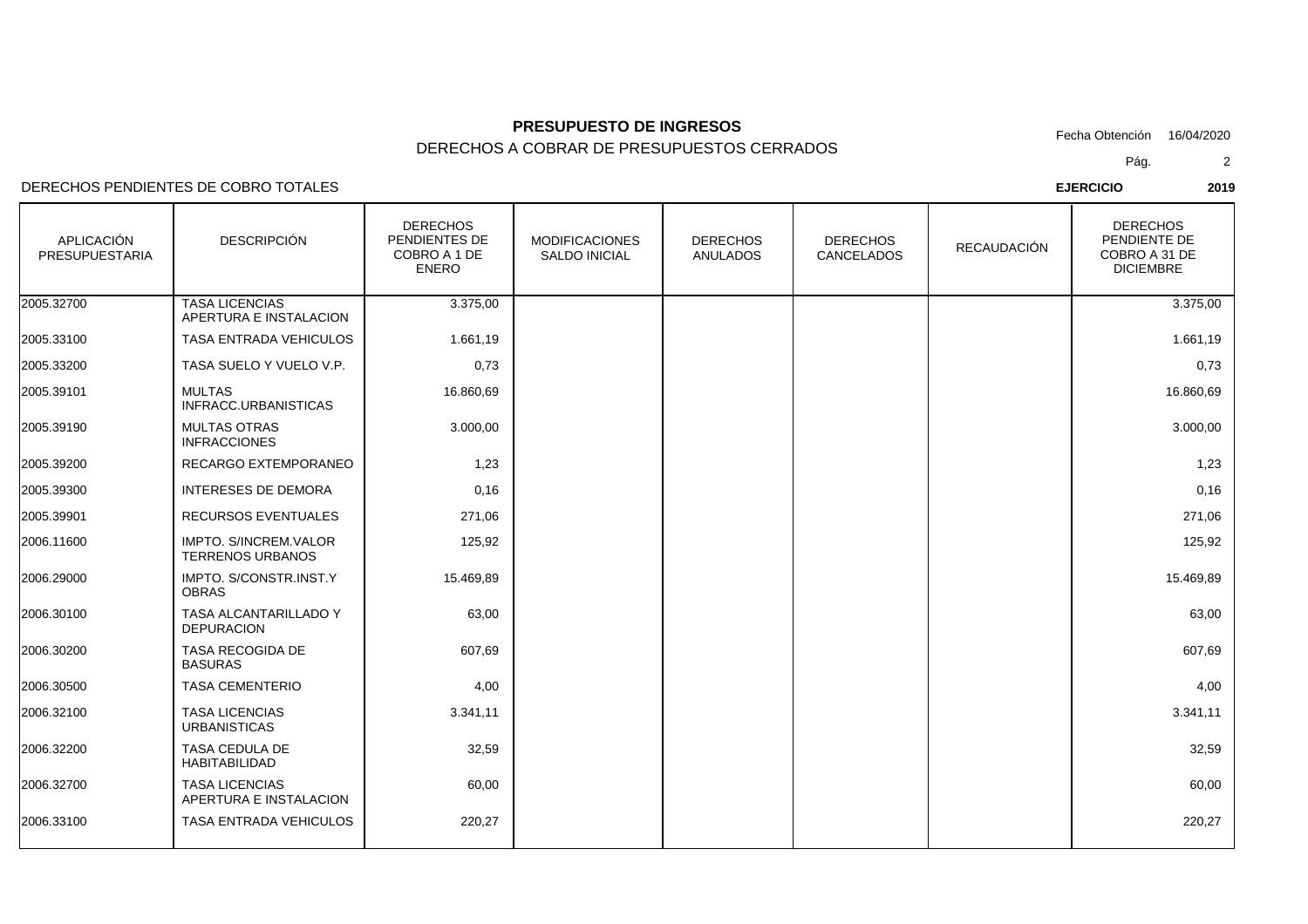### DERECHOS PENDIENTES DE COBRO TOTALES

| <b>APLICACIÓN</b><br><b>PRESUPUESTARIA</b> | <b>DESCRIPCIÓN</b>                               | <b>DERECHOS</b><br>PENDIENTES DE<br>COBRO A 1 DE<br><b>ENERO</b> | <b>MODIFICACIONES</b><br><b>SALDO INICIAL</b> | <b>DERECHOS</b><br>ANULADOS | <b>DERECHOS</b><br>CANCELADOS | <b>RECAUDACIÓN</b> | <b>DERECHOS</b><br>PENDIENTE DE<br>COBRO A 31 DE<br><b>DICIEMBRE</b> |
|--------------------------------------------|--------------------------------------------------|------------------------------------------------------------------|-----------------------------------------------|-----------------------------|-------------------------------|--------------------|----------------------------------------------------------------------|
| 2006.33400                                 | <b>TASA OCUPACION VIA</b><br><b>PUBLICA</b>      | 6,05                                                             |                                               |                             |                               |                    | 6,05                                                                 |
| 2006.39101                                 | <b>MULTAS</b><br>INFRACC.URBANISTICAS            | 1.760,21                                                         |                                               |                             |                               |                    | 1.760,21                                                             |
| 2006.39200                                 | RECARGO EXTEMPORANEO                             | 1,35                                                             |                                               |                             |                               |                    | 1,35                                                                 |
| 2006.39300                                 | <b>INTERESES DE DEMORA</b>                       | 0,20                                                             |                                               |                             |                               |                    | 0,20                                                                 |
| 2007.11600                                 | IMPTO. S/INCREM.VALOR<br><b>TERRENOS URBANOS</b> | 1.452,80                                                         |                                               |                             |                               |                    | 1.452,80                                                             |
| 2007.29000                                 | IMPTO. S/CONSTR.INST.Y<br><b>OBRAS</b>           | 1.000,65                                                         |                                               |                             |                               |                    | 1.000,65                                                             |
| 2007.30100                                 | TASA ALCANTARILLADO Y<br><b>DEPURACION</b>       | 1.967,31                                                         |                                               |                             |                               |                    | 1.967,31                                                             |
| 2007.30200                                 | TASA RECOGIDA DE<br><b>BASURAS</b>               | 2.283,04                                                         |                                               |                             |                               |                    | 2.283,04                                                             |
| 2007.30500                                 | <b>TASA CEMENTERIO</b>                           | 971,00                                                           |                                               |                             |                               |                    | 971,00                                                               |
| 2007.32100                                 | <b>TASA LICENCIAS</b><br><b>URBANISTICAS</b>     | 491,76                                                           |                                               |                             |                               |                    | 491,76                                                               |
| 2007.32700                                 | <b>TASA LICENCIAS</b><br>APERTURA E INSTALACION  | 250,00                                                           |                                               |                             |                               |                    | 250,00                                                               |
| 2007.33200                                 | TASA SUELO Y VUELO V.P.                          | 0,02                                                             |                                               |                             |                               |                    | 0,02                                                                 |
| 2007.33400                                 | TASA OCUPACION VIA<br><b>PUBLICA</b>             | 670,03                                                           |                                               |                             |                               |                    | 670,03                                                               |
| 2007.39101                                 | <b>MULTAS</b><br>INFRACC.URBANISTICAS            | 16.718,98                                                        |                                               |                             |                               |                    | 16.718,98                                                            |
| 2007.39200                                 | <b>RECARGO EXTEMPORANEO</b>                      | 95,02                                                            |                                               |                             |                               |                    | 95,02                                                                |
| 2007.39300                                 | <b>INTERESES DE DEMORA</b>                       | 7,43                                                             |                                               |                             |                               |                    | 7,43                                                                 |
|                                            |                                                  |                                                                  |                                               |                             |                               |                    |                                                                      |

Pág.Fecha Obtención 16/04/2020

3

**EJERCICIO <sup>2019</sup>**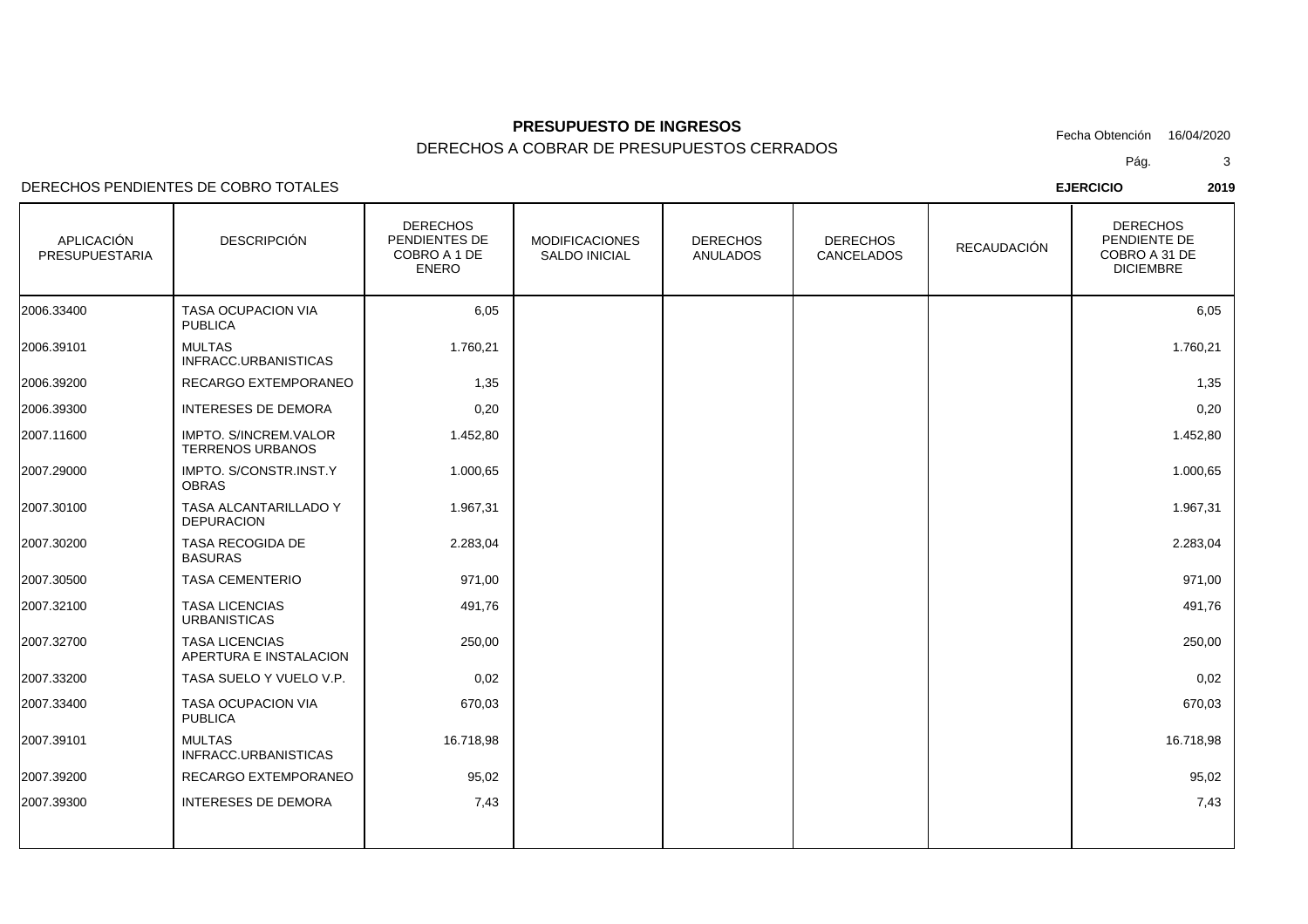DERECHOS PENDIENTES DE COBRO TOTALES

| <b>APLICACIÓN</b><br>PRESUPUESTARIA | <b>DESCRIPCIÓN</b>                                      | <b>DERECHOS</b><br>PENDIENTES DE<br>COBRO A 1 DE<br><b>ENERO</b> | <b>MODIFICACIONES</b><br><b>SALDO INICIAL</b> | <b>DERECHOS</b><br>ANULADOS | <b>DERECHOS</b><br><b>CANCELADOS</b> | <b>RECAUDACIÓN</b> | <b>DERECHOS</b><br>PENDIENTE DE<br>COBRO A 31 DE<br><b>DICIEMBRE</b> |
|-------------------------------------|---------------------------------------------------------|------------------------------------------------------------------|-----------------------------------------------|-----------------------------|--------------------------------------|--------------------|----------------------------------------------------------------------|
| 2008.11600                          | IMPTO. S/INCREM.VALOR<br><b>TERRENOS URBANOS</b>        | 5.307,57                                                         |                                               |                             | 456,48                               |                    | 4.851,09                                                             |
| 2008.29000                          | IMPTO. S/CONSTR.INST.Y<br><b>OBRAS</b>                  | 2.722,98                                                         |                                               |                             |                                      |                    | 2.722,98                                                             |
| 2008.30100                          | TASA ALCANTARILLADO Y<br><b>DEPURACION</b>              | 7.754,00                                                         |                                               |                             |                                      |                    | 7.754,00                                                             |
| 2008.30200                          | <b>TASA RECOGIDA DE</b><br><b>BASURAS</b>               | 2.885,18                                                         |                                               |                             |                                      |                    | 2.885,18                                                             |
| 2008.30500                          | <b>TASA CEMENTERIO</b>                                  | 987,00                                                           |                                               |                             |                                      |                    | 987,00                                                               |
| 2008.32100                          | <b>TASA LICENCIAS</b><br><b>URBANISTICAS</b>            | 709,86                                                           |                                               |                             |                                      |                    | 709,86                                                               |
| 2008.32700                          | <b>TASA MERCADO</b>                                     | 6.720,40                                                         |                                               |                             |                                      |                    | 6.720,40                                                             |
| 2008.33100                          | <b>TASA ENTRADA VEHICULOS</b>                           | 31,37                                                            |                                               |                             |                                      |                    | 31,37                                                                |
| 2008.33200                          | TASA SUELO Y VUELO V.P.                                 | 2.474,54                                                         |                                               |                             |                                      |                    | 2.474,54                                                             |
| 2008.33400                          | TASA OCUPACION VIA<br><b>PUBLICA</b>                    | 1.544,59                                                         |                                               |                             |                                      |                    | 1.544,59                                                             |
| 2008.33901                          | TASA PUESTOS Y<br><b>BARRACAS</b>                       | 1.419,45                                                         |                                               |                             |                                      |                    | 1.419,45                                                             |
| 2008.34100                          | P.P.SERVICIOS SOCIALES                                  | 161,00                                                           |                                               |                             |                                      |                    | 161,00                                                               |
| 2008.39200                          | RECARGO EXTEMPORANEO                                    | 2.049,33                                                         |                                               |                             | 91,30                                |                    | 1.958,03                                                             |
| 2008.39300                          | <b>INTERESES DE DEMORA</b>                              | 1.041,40                                                         |                                               |                             | 60,23                                |                    | 981,17                                                               |
| 2008.39901                          | <b>RECURSOS EVENTUALES</b>                              | 10.276,83                                                        |                                               |                             |                                      |                    | 10.276,83                                                            |
| 2008.39902                          | INGRESOS POR EJECUCIÓN<br><b>SUBSIDIARIA</b>            | 300,32                                                           |                                               |                             |                                      |                    | 300,32                                                               |
| 2009.11600                          | <b>IMPTO, S/INCREM.VALOR</b><br><b>TERRENOS URBANOS</b> | 47.916,56                                                        |                                               |                             | 463,32                               |                    | 47.453,24                                                            |
|                                     |                                                         |                                                                  |                                               |                             |                                      |                    |                                                                      |

Pág.Fecha Obtención 16/04/2020

4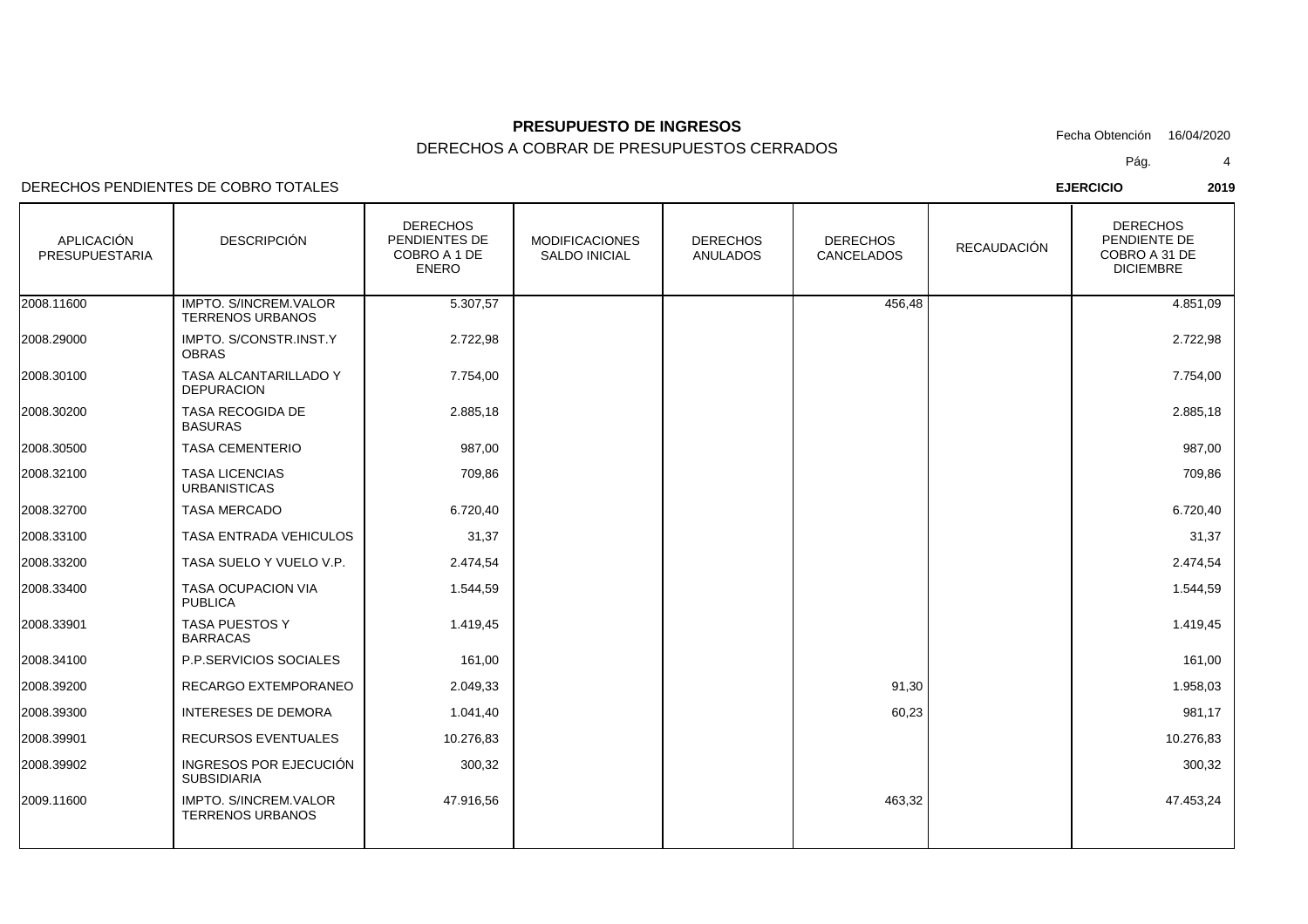DERECHOS A COBRAR DE PRESUPUESTOS CERRADOS

DERECHOS PENDIENTES DE COBRO TOTALES

| APLICACIÓN<br>PRESUPUESTARIA | <b>DESCRIPCIÓN</b>                              | <b>DERECHOS</b><br>PENDIENTES DE<br>COBRO A 1 DE<br><b>ENERO</b> | <b>MODIFICACIONES</b><br><b>SALDO INICIAL</b> | <b>DERECHOS</b><br><b>ANULADOS</b> | <b>DERECHOS</b><br>CANCELADOS | <b>RECAUDACIÓN</b> | <b>DERECHOS</b><br>PENDIENTE DE<br>COBRO A 31 DE<br><b>DICIEMBRE</b> |
|------------------------------|-------------------------------------------------|------------------------------------------------------------------|-----------------------------------------------|------------------------------------|-------------------------------|--------------------|----------------------------------------------------------------------|
| 2009.29000                   | IMPTO. S/CONSTR.INST.Y<br><b>OBRAS</b>          | 75.576,64                                                        |                                               |                                    |                               |                    | 75.576,64                                                            |
| 2009.30100                   | TASA ALCANTARILLADO Y<br><b>DEPURACION</b>      | 315,00                                                           |                                               |                                    |                               |                    | 315,00                                                               |
| 2009.30200                   | TASA RECOGIDA DE<br><b>BASURAS</b>              | 923,25                                                           |                                               |                                    |                               |                    | 923,25                                                               |
| 2009.30500                   | <b>TASA CEMENTERIO</b>                          | 84,00                                                            |                                               |                                    |                               |                    | 84,00                                                                |
| 2009.32100                   | <b>TASA LICENCIAS</b><br><b>URBANISTICAS</b>    | 10.244,35                                                        |                                               |                                    |                               |                    | 10.244,35                                                            |
| 2009.32200                   | TASA CEDULA DE<br><b>HABITABILIDAD</b>          | 133,54                                                           |                                               |                                    |                               |                    | 133,54                                                               |
| 2009.32700                   | <b>TASA MERCADO</b>                             | 198,40                                                           |                                               |                                    |                               |                    | 198,40                                                               |
| 2009.32901                   | <b>TASA LICENCIAS</b><br>APERTURA E INSTALACION | 250,00                                                           |                                               |                                    |                               |                    | 250,00                                                               |
| 2009.33100                   | TASA ENTRADA VEHICULOS                          | 41,84                                                            |                                               |                                    |                               |                    | 41,84                                                                |
| 2009.33200                   | TASA SUELO Y VUELO V.P.                         | 0,01                                                             |                                               |                                    |                               |                    | 0,01                                                                 |
| 2009.33600                   | TASA OCUPACION VIA<br><b>PUBLICA</b>            | 112,28                                                           |                                               |                                    |                               |                    | 112,28                                                               |
| 2009.33900                   | <b>TASA OCUPACION VIA</b><br><b>PUBLICA</b>     | 5.116,51                                                         |                                               |                                    |                               |                    | 5.116,51                                                             |
| 2009.33902                   | <b>TASA EXHIBICION</b><br><b>ANUNCIOS</b>       | 115,20                                                           |                                               |                                    |                               |                    | 115,20                                                               |
| 2009.34100                   | P.P.SERVICIOS SOCIALES                          | 197,40                                                           |                                               |                                    |                               |                    | 197,40                                                               |
| 2009.39190                   | <b>MULTAS OTRAS</b><br><b>INFRACCIONES</b>      | 300,00                                                           |                                               |                                    |                               |                    | 300,00                                                               |
| 2009.39200                   | RECARGO EXTEMPORANEO                            | 2.994,32                                                         |                                               |                                    | 92,66                         |                    | 2.901,66                                                             |
| 2009.39300                   | INTERESES DE DEMORA                             | 1.837,32                                                         |                                               |                                    | 79,56                         |                    | 1.757,76                                                             |
|                              |                                                 |                                                                  |                                               |                                    |                               |                    |                                                                      |

Pág.Fecha Obtención 16/04/2020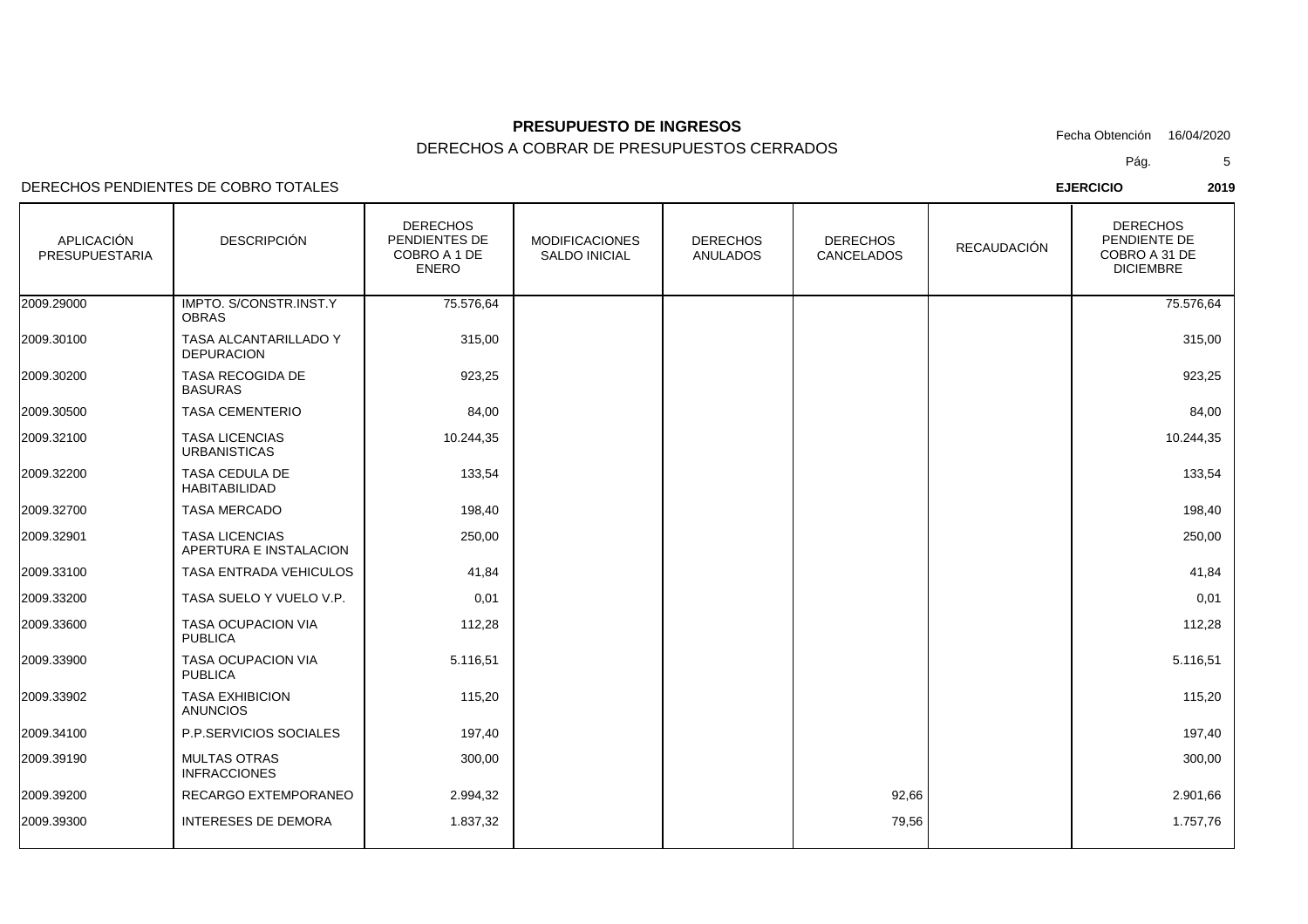DERECHOS A COBRAR DE PRESUPUESTOS CERRADOS

### DERECHOS PENDIENTES DE COBRO TOTALES

| <b>APLICACIÓN</b><br><b>PRESUPUESTARIA</b> | <b>DESCRIPCIÓN</b>                                                        | <b>DERECHOS</b><br>PENDIENTES DE<br>COBRO A 1 DE<br><b>ENERO</b> | <b>MODIFICACIONES</b><br><b>SALDO INICIAL</b> | <b>DERECHOS</b><br><b>ANULADOS</b> | <b>DERECHOS</b><br><b>CANCELADOS</b> | RECAUDACIÓN | <b>DERECHOS</b><br>PENDIENTE DE<br>COBRO A 31 DE<br><b>DICIEMBRE</b> |
|--------------------------------------------|---------------------------------------------------------------------------|------------------------------------------------------------------|-----------------------------------------------|------------------------------------|--------------------------------------|-------------|----------------------------------------------------------------------|
| 2009.39901                                 | <b>RECURSOS EVENTUALES</b>                                                | 2.030,67                                                         |                                               |                                    |                                      |             | 2.030,67                                                             |
| 2009.39902                                 | INGRESOS POR EJECUCIÓN<br><b>SUBSIDIARIA</b>                              | 81,80                                                            |                                               |                                    |                                      |             | 81,80                                                                |
| 2009.46203                                 | TRANSFERENCIA AYTO.<br><b>MONFORTE</b>                                    | 5.010,51                                                         |                                               |                                    |                                      |             | 5.010,51                                                             |
| 2010.11600                                 | <b>IMPTO, S/INCREM.VALOR</b><br><b>TERRENOS URBANOS</b>                   | 66.653,03                                                        |                                               |                                    | 2.886,58                             |             | 63.766,45                                                            |
| 2010.29000                                 | IMPTO. S/CONSTR.INST.Y<br><b>OBRAS</b>                                    | 4.720,41                                                         |                                               |                                    |                                      |             | 4.720,41                                                             |
| 2010.30100                                 | <b>TASA ALCANTARILLADO</b>                                                | 4.054,99                                                         |                                               |                                    |                                      |             | 4.054,99                                                             |
| 2010.30200                                 | <b>TASA RECOGIDA DE</b><br><b>BASURAS</b>                                 | 3.127,63                                                         |                                               |                                    |                                      |             | 3.127,63                                                             |
| 2010.30500                                 | <b>TASA CEMENTERIO</b>                                                    | 38,00                                                            |                                               |                                    |                                      |             | 38,00                                                                |
| 2010.32100                                 | <b>TASA S/LICENCIA</b><br><b>URBANISTICAS</b>                             | 2.567,70                                                         |                                               |                                    |                                      |             | 2.567,70                                                             |
| 2010.32200                                 | TASA CEDULA DE<br><b>HABITABILIDAD Y</b><br>LICENCIAS 1ª OCUPACIÓN        | 117,74                                                           |                                               |                                    |                                      |             | 117,74                                                               |
| 2010.32700                                 | <b>TASA MERCADO</b>                                                       | 101,60                                                           |                                               |                                    |                                      |             | 101,60                                                               |
| 2010.32901                                 | <b>TASA LICENCIAS</b><br>APERTURA E INSTALACION                           | 300,00                                                           |                                               |                                    |                                      |             | 300,00                                                               |
| 2010.33100                                 | TASA ENTRADA VEHICULOS                                                    | 583,16                                                           |                                               |                                    |                                      |             | 583,16                                                               |
| 2010.33200                                 | TASA POR UTILIZACIÓN<br>PRIVATIVA EMPRESAS<br><b>EXPLOTADORAS SERCIOS</b> | 4.593,89                                                         |                                               |                                    |                                      |             | 4.593,89                                                             |
| 2010.33500                                 | TASA POR OCUPACIÓN VÍA<br>PÚBLICA CON TERRAZAS                            | 72,84                                                            |                                               |                                    |                                      |             | 72,84                                                                |
|                                            |                                                                           |                                                                  |                                               |                                    |                                      |             |                                                                      |

Pág.Fecha Obtención 16/04/2020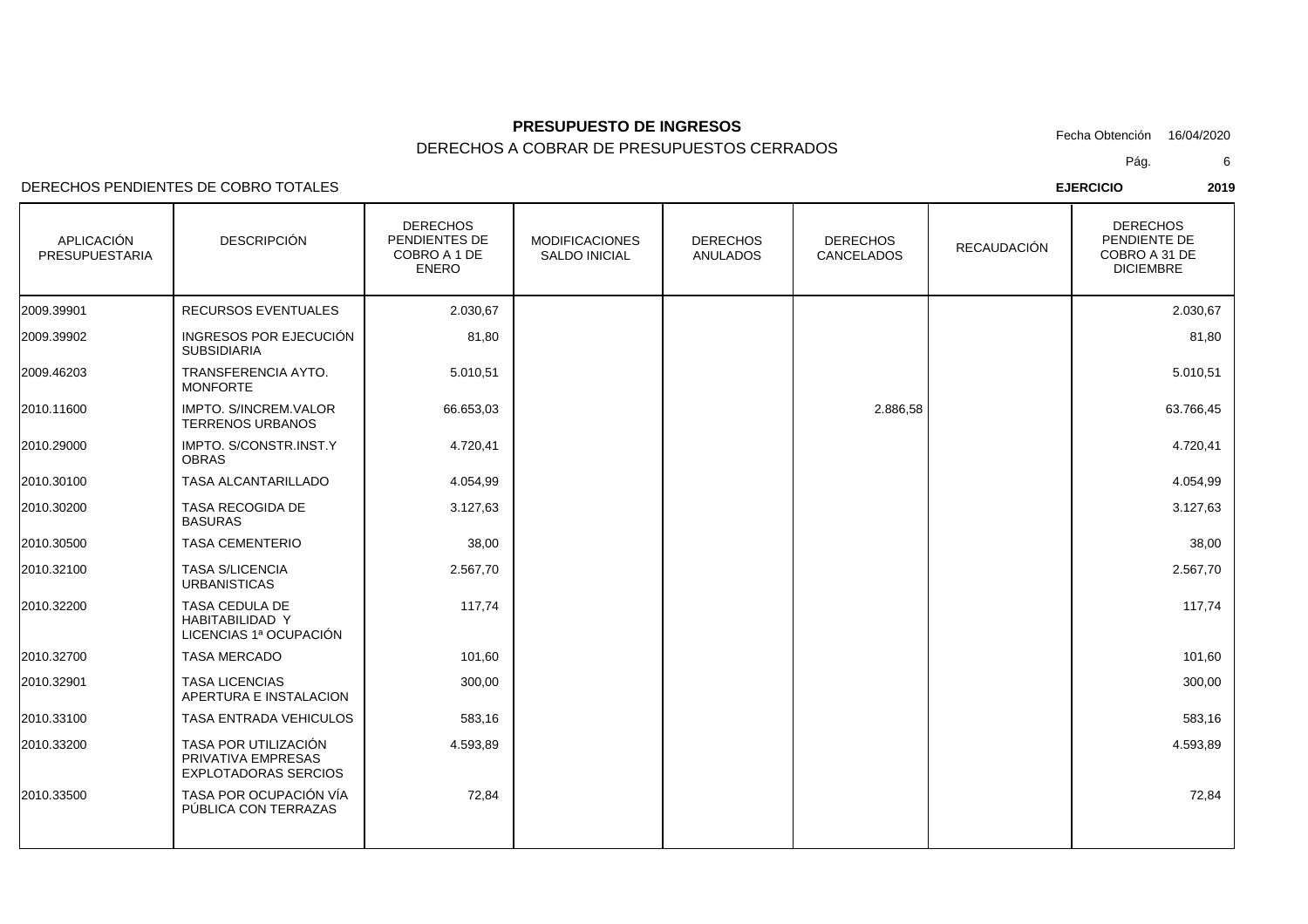DERECHOS A COBRAR DE PRESUPUESTOS CERRADOS

DERECHOS PENDIENTES DE COBRO TOTALES

| APLICACIÓN<br>PRESUPUESTARIA | <b>DESCRIPCIÓN</b>                                              | <b>DERECHOS</b><br>PENDIENTES DE<br>COBRO A 1 DE<br><b>ENERO</b> | <b>MODIFICACIONES</b><br><b>SALDO INICIAL</b> | <b>DERECHOS</b><br><b>ANULADOS</b> | <b>DERECHOS</b><br>CANCELADOS | <b>RECAUDACIÓN</b> | <b>DERECHOS</b><br>PENDIENTE DE<br>COBRO A 31 DE<br><b>DICIEMBRE</b> |
|------------------------------|-----------------------------------------------------------------|------------------------------------------------------------------|-----------------------------------------------|------------------------------------|-------------------------------|--------------------|----------------------------------------------------------------------|
| 2010.33900                   | TASA OCUPACION VIA<br><b>PUBLICA</b>                            | 6.166,56                                                         |                                               |                                    |                               |                    | 6.166,56                                                             |
| 2010.33901                   | <b>TASA PUESTOS Y</b><br><b>BARRACAS</b>                        | 3.345,46                                                         |                                               |                                    |                               |                    | 3.345,46                                                             |
| 2010.34100                   | P.P. SERVICIOS SOCIALES                                         | 44,63                                                            |                                               |                                    |                               |                    | 44,63                                                                |
| 2010.39101                   | <b>MULTAS INFRACCIONES</b><br><b>URBANISTICAS</b>               | 33.348,55                                                        |                                               |                                    | 33.248,94                     |                    | 99,61                                                                |
| 2010.39190                   | <b>MULTAS OTRAS</b><br><b>INFRACCIONES</b>                      | 3.794,07                                                         |                                               |                                    |                               |                    | 3.794,07                                                             |
| 2010.39200                   | <b>RECARGO POR</b><br><b>DECLARACIÓN</b><br><b>EXTEMPORÁNEA</b> | 1.402,93                                                         |                                               |                                    |                               |                    | 1.402,93                                                             |
| 2010.39300                   | <b>INTERESES DE DEMORA</b>                                      | 400,28                                                           |                                               |                                    |                               |                    | 400,28                                                               |
| 2010.39901                   | RECURSOS EVENTUALES                                             | 716,67                                                           |                                               |                                    |                               |                    | 716,67                                                               |
| 2011.11600                   | <b>IMPTO, S/INCREM.VALOR</b><br><b>TERRENOS URBANOS</b>         | 25.178,23                                                        |                                               |                                    | 1.015,25                      |                    | 24.162,98                                                            |
| 2011.29000                   | IMPTO. S/CONSTR.INST.Y<br><b>OBRAS</b>                          | 74.402,78                                                        |                                               |                                    | 48.071,82                     |                    | 26.330,96                                                            |
| 2011.30100                   | TASA ALCANTARILLADO                                             | 4.141,00                                                         |                                               |                                    |                               | 756,00             | 3.385,00                                                             |
| 2011.30200                   | TASA RECOGIDA DE<br><b>BASURAS</b>                              | 9.557,90                                                         |                                               |                                    | 42,00                         | 1.933,53           | 7.582,37                                                             |
| 2011.30500                   | <b>TASA CEMENTERIO</b>                                          | 38,00                                                            |                                               |                                    |                               |                    | 38,00                                                                |
| 2011.32100                   | <b>TASA S/LICENCIA</b><br><b>URBANISTICAS</b>                   | 35.762,96                                                        |                                               |                                    | 8.550,42                      |                    | 27.212,54                                                            |
| 2011.32500                   | <b>TASA EXPEDICION DE</b><br><b>DOCUMENTOS</b>                  | 254,56                                                           |                                               |                                    |                               |                    | 254,56                                                               |
| 2011.32700                   | <b>TASA MERCADO</b>                                             | 352,00                                                           |                                               |                                    |                               |                    | 352,00                                                               |
|                              |                                                                 |                                                                  |                                               |                                    |                               |                    |                                                                      |

Pág.7

**EJERCICIO <sup>2019</sup>**

Fecha Obtención 16/04/2020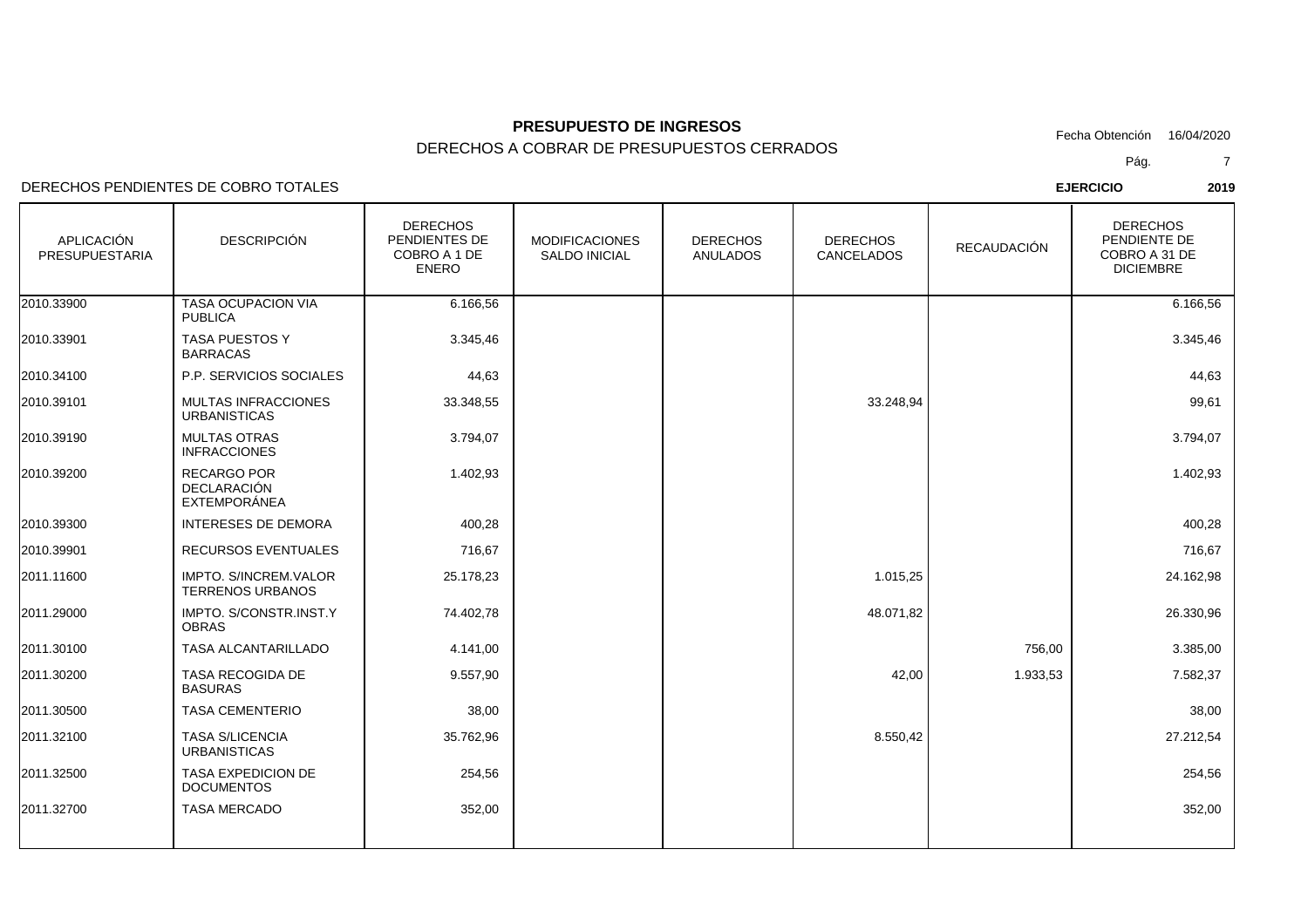DERECHOS A COBRAR DE PRESUPUESTOS CERRADOS

DERECHOS PENDIENTES DE COBRO TOTALES

| APLICACIÓN<br><b>PRESUPUESTARIA</b> | <b>DESCRIPCIÓN</b>                                                        | <b>DERECHOS</b><br>PENDIENTES DE<br>COBRO A 1 DE<br><b>ENERO</b> | <b>MODIFICACIONES</b><br><b>SALDO INICIAL</b> | <b>DERECHOS</b><br><b>ANULADOS</b> | <b>DERECHOS</b><br>CANCELADOS | <b>RECAUDACIÓN</b> | <b>DERECHOS</b><br>PENDIENTE DE<br>COBRO A 31 DE<br><b>DICIEMBRE</b> |
|-------------------------------------|---------------------------------------------------------------------------|------------------------------------------------------------------|-----------------------------------------------|------------------------------------|-------------------------------|--------------------|----------------------------------------------------------------------|
| 2011.32901                          | <b>TASA LICENCIAS</b><br>APERTURA E INSTALACION                           | 1.100,00                                                         |                                               |                                    |                               |                    | 1.100,00                                                             |
| 2011.33100                          | TASA ENTRADA VEHICULOS                                                    | 3.983,95                                                         |                                               |                                    |                               |                    | 3.983,95                                                             |
| 2011.33200                          | TASA POR UTILIZACIÓN<br>PRIVATIVA EMPRESAS<br><b>EXPLOTADORAS SERCIOS</b> | 0,01                                                             |                                               |                                    |                               |                    | 0,01                                                                 |
| 2011.33900                          | <b>TASA OCUPACION VIA</b><br><b>PUBLICA</b>                               | 2.193,50                                                         |                                               |                                    |                               |                    | 2.193,50                                                             |
| 2011.33901                          | TASA PUESTOS Y<br><b>BARRACAS</b>                                         | 2.475,25                                                         |                                               |                                    |                               | 275,00             | 2.200,25                                                             |
| 2011.34100                          | P.P. SERVICIOS SOCIALES                                                   | 125,53                                                           |                                               |                                    |                               |                    | 125,53                                                               |
| 2011.39101                          | <b>MULTAS INFRACCIONES</b><br><b>URBANISTICAS</b>                         | 24.045,24                                                        |                                               |                                    |                               |                    | 24.045,24                                                            |
| 2011.39200                          | <b>RECARGO POR</b><br><b>DECLARACIÓN</b><br>EXTEMPORÁNEA                  | 637,11                                                           |                                               |                                    |                               |                    | 637,11                                                               |
| 2011.39300                          | <b>INTERESES DE DEMORA</b>                                                | 73,66                                                            |                                               |                                    |                               |                    | 73,66                                                                |
| 2011.39901                          | RECURSOS EVENTUALES                                                       | 574,64                                                           |                                               |                                    |                               |                    | 574,64                                                               |
| 2011.39902                          | INGRESOS POR EJECUCIÓN<br><b>SUBSIDIARIA</b>                              | 187.241,67                                                       |                                               |                                    |                               |                    | 187.241,67                                                           |
| 2012.11600                          | <b>IMPTO, S/INCREM.VALOR</b><br><b>TERRENOS URBANOS</b>                   | 50.150,54                                                        |                                               |                                    |                               | 1.415,37           | 48.735,17                                                            |
| 2012.29000                          | IMPTO. S/CONSTR.INST.Y<br><b>OBRAS</b>                                    | 27.202,11                                                        |                                               |                                    |                               |                    | 27.202,11                                                            |
| 2012.30100                          | TASA ALCANTARILLADO                                                       | 1.226,20                                                         |                                               |                                    |                               |                    | 1.226,20                                                             |
| 2012.30200                          | TASA RECOGIDA DE<br><b>BASURAS</b>                                        | 3.394,60                                                         |                                               |                                    |                               |                    | 3.394,60                                                             |
| 2012.30500                          | <b>TASA CEMENTERIO</b>                                                    | 38,00                                                            |                                               |                                    |                               |                    | 38,00                                                                |

Fecha Obtención 16/04/2020

Pág.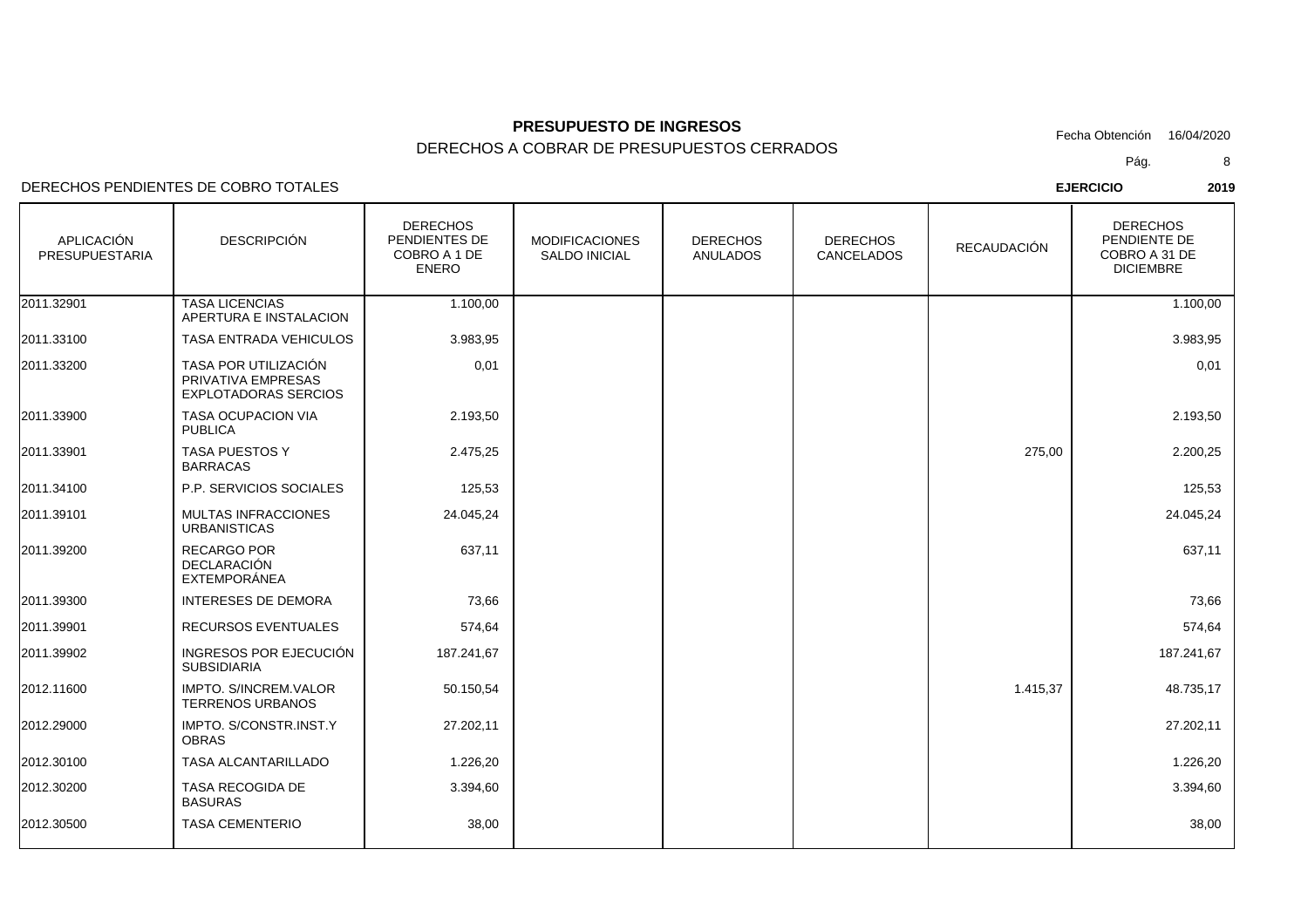DERECHOS A COBRAR DE PRESUPUESTOS CERRADOS

### DERECHOS PENDIENTES DE COBRO TOTALES

| APLICACIÓN<br><b>PRESUPUESTARIA</b> | <b>DESCRIPCIÓN</b>                                                        | <b>DERECHOS</b><br>PENDIENTES DE<br>COBRO A 1 DE<br><b>ENERO</b> | <b>MODIFICACIONES</b><br><b>SALDO INICIAL</b> | <b>DERECHOS</b><br><b>ANULADOS</b> | <b>DERECHOS</b><br>CANCELADOS | <b>RECAUDACIÓN</b> | <b>DERECHOS</b><br>PENDIENTE DE<br>COBRO A 31 DE<br><b>DICIEMBRE</b> |
|-------------------------------------|---------------------------------------------------------------------------|------------------------------------------------------------------|-----------------------------------------------|------------------------------------|-------------------------------|--------------------|----------------------------------------------------------------------|
| 2012.31300                          | <b>TASA SERVICIOS</b><br><b>DEPORTIVOS</b>                                | 20,00                                                            |                                               |                                    |                               |                    | 20,00                                                                |
| 2012.32100                          | <b>TASA S/LICENCIA</b><br><b>URBANISTICAS</b>                             | 3.753,63                                                         |                                               |                                    |                               |                    | 3.753,63                                                             |
| 2012.32500                          | TASA EXPEDICION DE<br><b>DOCUMENTOS</b>                                   | 95,46                                                            |                                               |                                    |                               |                    | 95,46                                                                |
| 2012.32600                          | <b>TASA RETIRADA DE</b><br><b>VEHICULOS</b>                               | 53,36                                                            |                                               |                                    |                               |                    | 53,36                                                                |
| 2012.32700                          | <b>TASA MERCADO</b>                                                       | 558,40                                                           |                                               |                                    |                               |                    | 558,40                                                               |
| 2012.32901                          | <b>TASA LICENCIAS</b><br>APERTURA E INSTALACION                           | 1.775,00                                                         |                                               |                                    |                               |                    | 1.775,00                                                             |
| 2012.33100                          | TASA ENTRADA VEHICULOS                                                    | 311,40                                                           |                                               |                                    |                               |                    | 311,40                                                               |
| 2012.33200                          | TASA POR UTILIZACIÓN<br>PRIVATIVA EMPRESAS<br><b>EXPLOTADORAS SERCIOS</b> | 3.001,69                                                         |                                               |                                    |                               |                    | 3.001,69                                                             |
| 2012.33901                          | <b>TASA PUESTOS Y</b><br><b>BARRACAS</b>                                  | 1.667,20                                                         |                                               |                                    |                               | 111,17             | 1.556,03                                                             |
| 2012.34100                          | P.P. SERVICIOS SOCIALES                                                   | 147,00                                                           |                                               |                                    |                               |                    | 147,00                                                               |
| 2012.39101                          | <b>MULTAS INFRACCIONES</b><br><b>URBANISTICAS</b>                         | 63.930,71                                                        |                                               |                                    | 17.343,15                     |                    | 46.587,56                                                            |
| 2012.39200                          | <b>RECARGO POR</b><br><b>DECLARACIÓN</b><br>EXTEMPORÁNEA                  | 11,36                                                            |                                               |                                    |                               |                    | 11,36                                                                |
| 2012.39211                          | RECARGO DE APREMIO                                                        | 3.856,62                                                         |                                               |                                    |                               |                    | 3.856,62                                                             |
| 2012.39300                          | <b>INTERESES DE DEMORA</b>                                                | 582,83                                                           |                                               |                                    |                               |                    | 582,83                                                               |
| 2012.39901                          | RECURSOS EVENTUALES                                                       | 300,00                                                           |                                               |                                    |                               |                    | 300,00                                                               |
| 2012.55001                          | <b>CONCESIONES</b><br><b>ADMINISTRATIVAS</b>                              | 423,75                                                           |                                               |                                    |                               |                    | 423,75                                                               |

Pág.Fecha Obtención 16/04/2020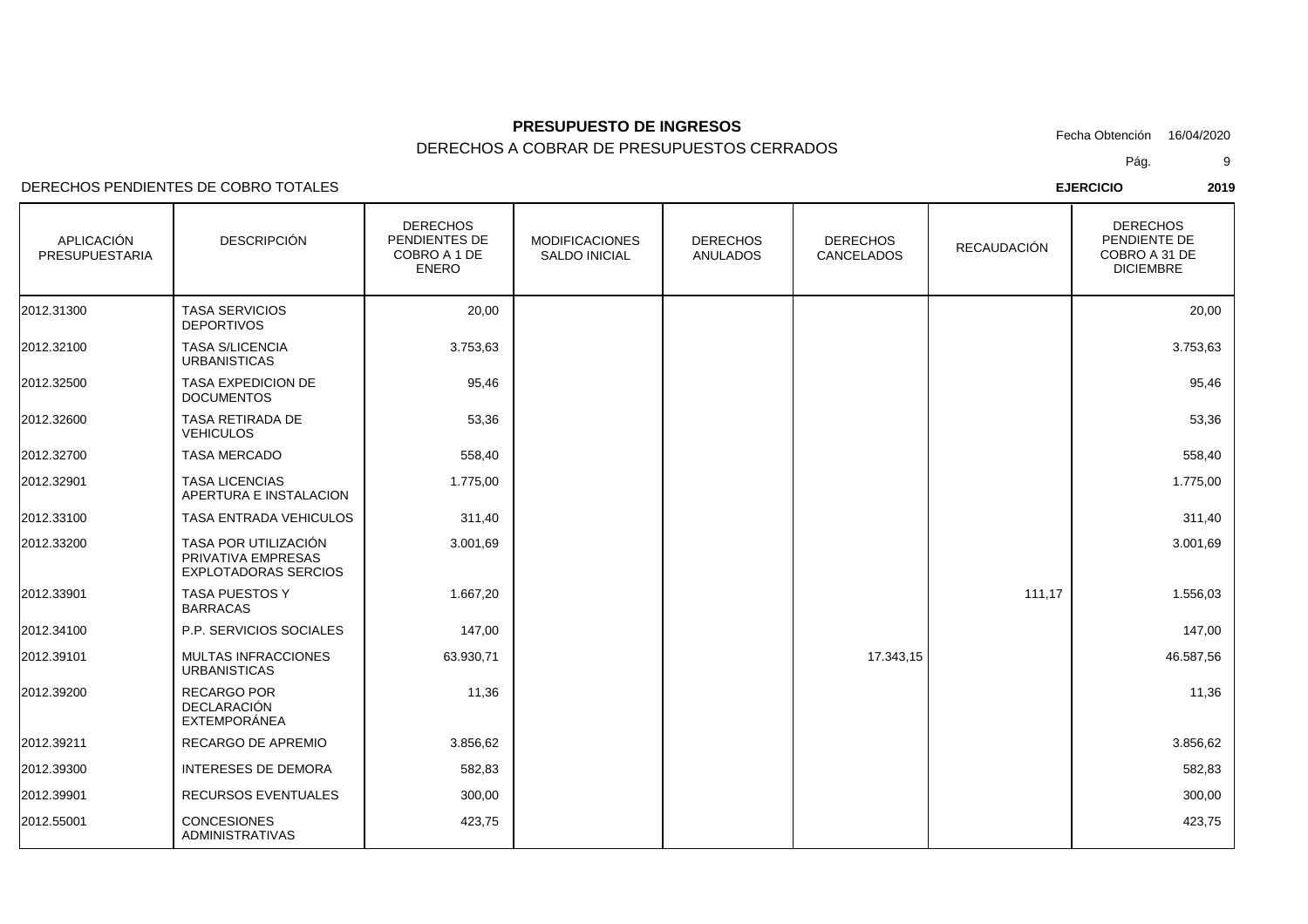DERECHOS A COBRAR DE PRESUPUESTOS CERRADOS

DERECHOS PENDIENTES DE COBRO TOTALES

| APLICACIÓN<br>PRESUPUESTARIA | <b>DESCRIPCIÓN</b>                                      | <b>DERECHOS</b><br>PENDIENTES DE<br>COBRO A 1 DE<br><b>ENERO</b> | <b>MODIFICACIONES</b><br><b>SALDO INICIAL</b> | <b>DERECHOS</b><br><b>ANULADOS</b> | <b>DERECHOS</b><br>CANCELADOS | <b>RECAUDACIÓN</b> | <b>DERECHOS</b><br>PENDIENTE DE<br>COBRO A 31 DE<br><b>DICIEMBRE</b> |
|------------------------------|---------------------------------------------------------|------------------------------------------------------------------|-----------------------------------------------|------------------------------------|-------------------------------|--------------------|----------------------------------------------------------------------|
| 2013.11600                   | <b>IMPTO, S/INCREM.VALOR</b><br><b>TERRENOS URBANOS</b> | 12.145,05                                                        |                                               |                                    | 455,62                        |                    | 11.689,43                                                            |
| 2013.30100                   | TASA ALCANTARILLADO                                     | 1.912,49                                                         |                                               |                                    | 80,00                         |                    | 1.832,49                                                             |
| 2013.30200                   | TASA RECOGIDA DE<br><b>BASURAS</b>                      | 2.356,74                                                         |                                               |                                    | 115,50                        |                    | 2.241,24                                                             |
| 2013.32100                   | <b>TASA S/LICENCIA</b><br><b>URBANISTICAS</b>           | 95,46                                                            |                                               |                                    |                               |                    | 95,46                                                                |
| 2013.32600                   | TASA RETIRADA DE<br><b>VEHICULOS</b>                    | 278,10                                                           |                                               |                                    |                               |                    | 278,10                                                               |
| 2013.32700                   | <b>TASA MERCADO</b>                                     | 171,51                                                           |                                               |                                    |                               |                    | 171,51                                                               |
| 2013.32901                   | <b>TASA LICENCIAS</b><br>APERTURA E INSTALACION         | 3.965,18                                                         |                                               |                                    |                               |                    | 3.965,18                                                             |
| 2013.33100                   | <b>TASA ENTRADA VEHICULOS</b>                           | 361,12                                                           |                                               |                                    | 175,58                        |                    | 185,54                                                               |
| 2013.33900                   | <b>TASA OCUPACION VIA</b><br><b>PUBLICA</b>             | 264,20                                                           |                                               |                                    |                               |                    | 264,20                                                               |
| 2013.33901                   | TASA PUESTOS Y<br><b>BARRACAS</b>                       | 2.230,13                                                         |                                               |                                    |                               |                    | 2.230,13                                                             |
| 2013.34100                   | P.P. SERVICIOS SOCIALES                                 | 568,40                                                           |                                               |                                    |                               |                    | 568,40                                                               |
| 2013.39101                   | MULTAS INFRACCIONES<br><b>URBANISTICAS</b>              | 12.399,57                                                        |                                               |                                    |                               |                    | 12.399,57                                                            |
| 2013.39190                   | <b>MULTAS OTRAS</b><br><b>INFRACCIONES</b>              | 1.125,00                                                         |                                               |                                    |                               |                    | 1.125,00                                                             |
| 2013.39211                   | RECARGO DE APREMIO                                      | 849,60                                                           |                                               |                                    | 68,34                         |                    | 781,26                                                               |
| 2013.39300                   | <b>INTERESES DE DEMORA</b>                              | 133,52                                                           |                                               |                                    | 6,43                          |                    | 127,09                                                               |
| 2013.39903                   | <b>RECURSOS FIESTAS</b>                                 | 1.000,00                                                         |                                               |                                    |                               |                    | 1.000,00                                                             |
| 2013.55001                   | <b>CONCESIONES</b><br><b>ADMINISTRATIVAS</b>            | 1.054,07                                                         |                                               |                                    |                               | 1.054,07           |                                                                      |

Pág.Fecha Obtención 16/04/2020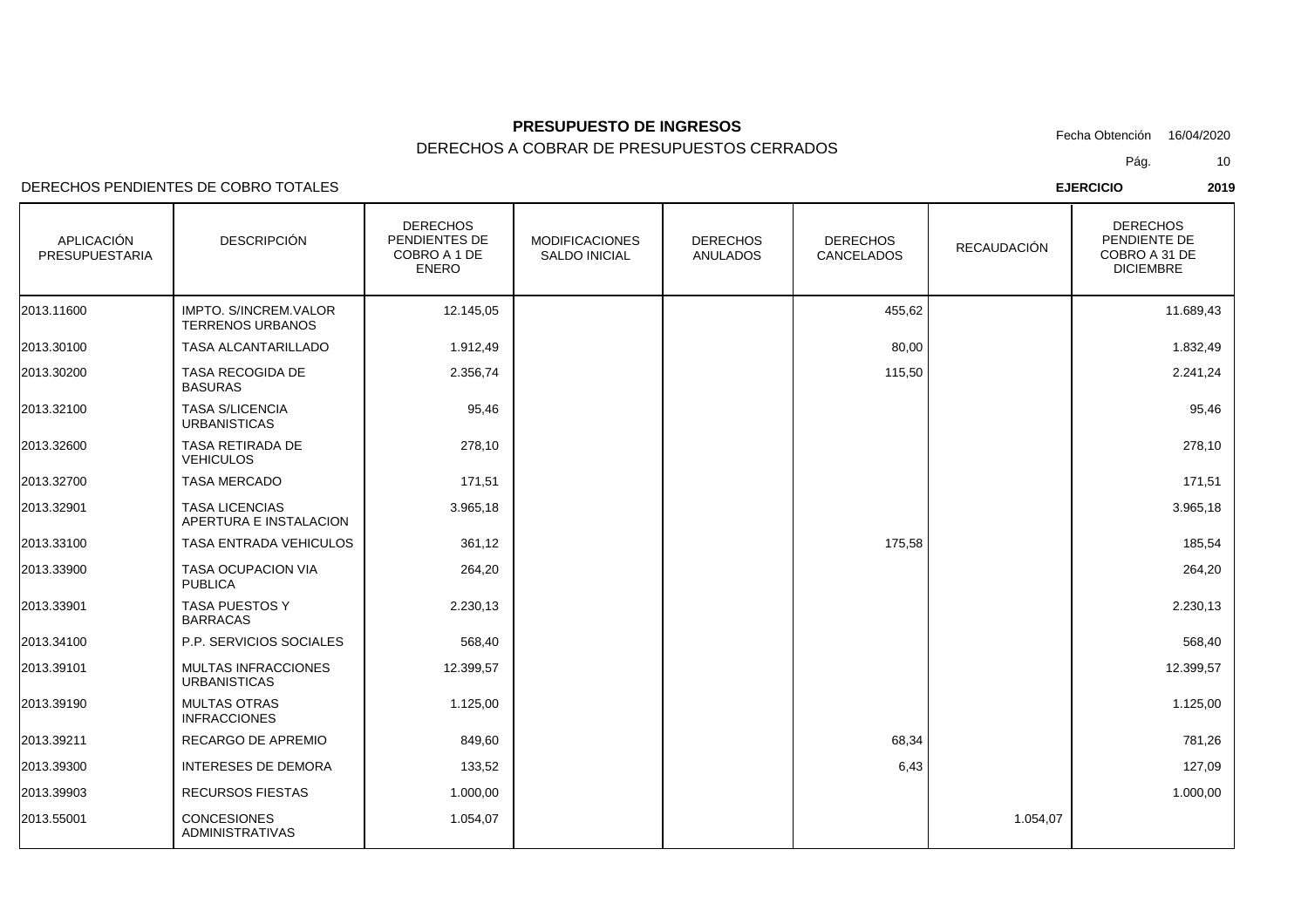DERECHOS A COBRAR DE PRESUPUESTOS CERRADOS

DERECHOS PENDIENTES DE COBRO TOTALES

| APLICACIÓN<br>PRESUPUESTARIA | <b>DESCRIPCIÓN</b>                                                        | <b>DERECHOS</b><br>PENDIENTES DE<br>COBRO A 1 DE<br><b>ENERO</b> | <b>MODIFICACIONES</b><br><b>SALDO INICIAL</b> | <b>DERECHOS</b><br><b>ANULADOS</b> | <b>DERECHOS</b><br>CANCELADOS | <b>RECAUDACIÓN</b> | <b>DERECHOS</b><br>PENDIENTE DE<br>COBRO A 31 DE<br><b>DICIEMBRE</b> |
|------------------------------|---------------------------------------------------------------------------|------------------------------------------------------------------|-----------------------------------------------|------------------------------------|-------------------------------|--------------------|----------------------------------------------------------------------|
| 2014.11600                   | <b>IMPTO, S/INCREM.VALOR</b><br><b>TERRENOS URBANOS</b>                   | 14.792,72                                                        |                                               |                                    | 1.226,14                      | 59,01              | 13.507,57                                                            |
| 2014.29000                   | IMPTO. S/CONSTR.INST.Y<br><b>OBRAS</b>                                    | 2.718,40                                                         |                                               |                                    |                               |                    | 2.718,40                                                             |
| 2014.30000                   | TASA ABASTECIMIENTO DE<br>AGUA                                            | 3,00                                                             |                                               |                                    |                               |                    | 3,00                                                                 |
| 2014.32700                   | <b>TASA MERCADO</b>                                                       | 57,95                                                            |                                               |                                    |                               |                    | 57,95                                                                |
| 2014.33200                   | TASA POR UTILIZACIÓN<br>PRIVATIVA EMPRESAS<br><b>EXPLOTADORAS SERCIOS</b> | 326,82                                                           |                                               |                                    |                               |                    | 326,82                                                               |
| 2014.33900                   | <b>TASA OCUPACION VIA</b><br><b>PUBLICA</b>                               | 726,39                                                           |                                               |                                    |                               |                    | 726,39                                                               |
| 2014.33901                   | TASA PUESTOS Y<br><b>BARRACAS</b>                                         | 1.702,10                                                         |                                               |                                    | 116,54                        | 358,78             | 1.226,78                                                             |
| 2014.39101                   | <b>MULTAS INFRACCIONES</b><br><b>URBANISTICAS</b>                         | 267,18                                                           |                                               |                                    |                               |                    | 267,18                                                               |
| 2014.39211                   | RECARGO DE APREMIO                                                        | 931,17                                                           |                                               |                                    | 217,89                        |                    | 713,28                                                               |
| 2014.39300                   | <b>INTERESES DE DEMORA</b>                                                | 80,97                                                            |                                               |                                    | 16,72                         |                    | 64,25                                                                |
| 2014.39901                   | RECURSOS EVENTUALES                                                       | 63,22                                                            |                                               |                                    |                               |                    | 63,22                                                                |
| 2014.39902                   | INGRESOS POR EJECUCIÓN<br><b>SUBSIDIARIA</b>                              | 4.827,60                                                         |                                               |                                    |                               |                    | 4.827,60                                                             |
| 2015.11600                   | IMPTO. S/INCREM.VALOR<br><b>TERRENOS URBANOS</b>                          | 95.697,24                                                        |                                               |                                    | 1.920,67                      | 315,00             | 93.461,57                                                            |
| 2015.30500                   | <b>TASA CEMENTERIO</b>                                                    | 675,00                                                           |                                               |                                    |                               |                    | 675,00                                                               |
| 2015.32700                   | <b>TASA MERCADO</b>                                                       | 427,20                                                           |                                               |                                    |                               |                    | 427,20                                                               |
| 2015.32901                   | <b>TASA LICENCIAS</b><br>APERTURA E INSTALACION                           | 425,00                                                           |                                               |                                    |                               |                    | 425,00                                                               |
|                              |                                                                           |                                                                  |                                               |                                    |                               |                    |                                                                      |

Pág.11

Fecha Obtención 16/04/2020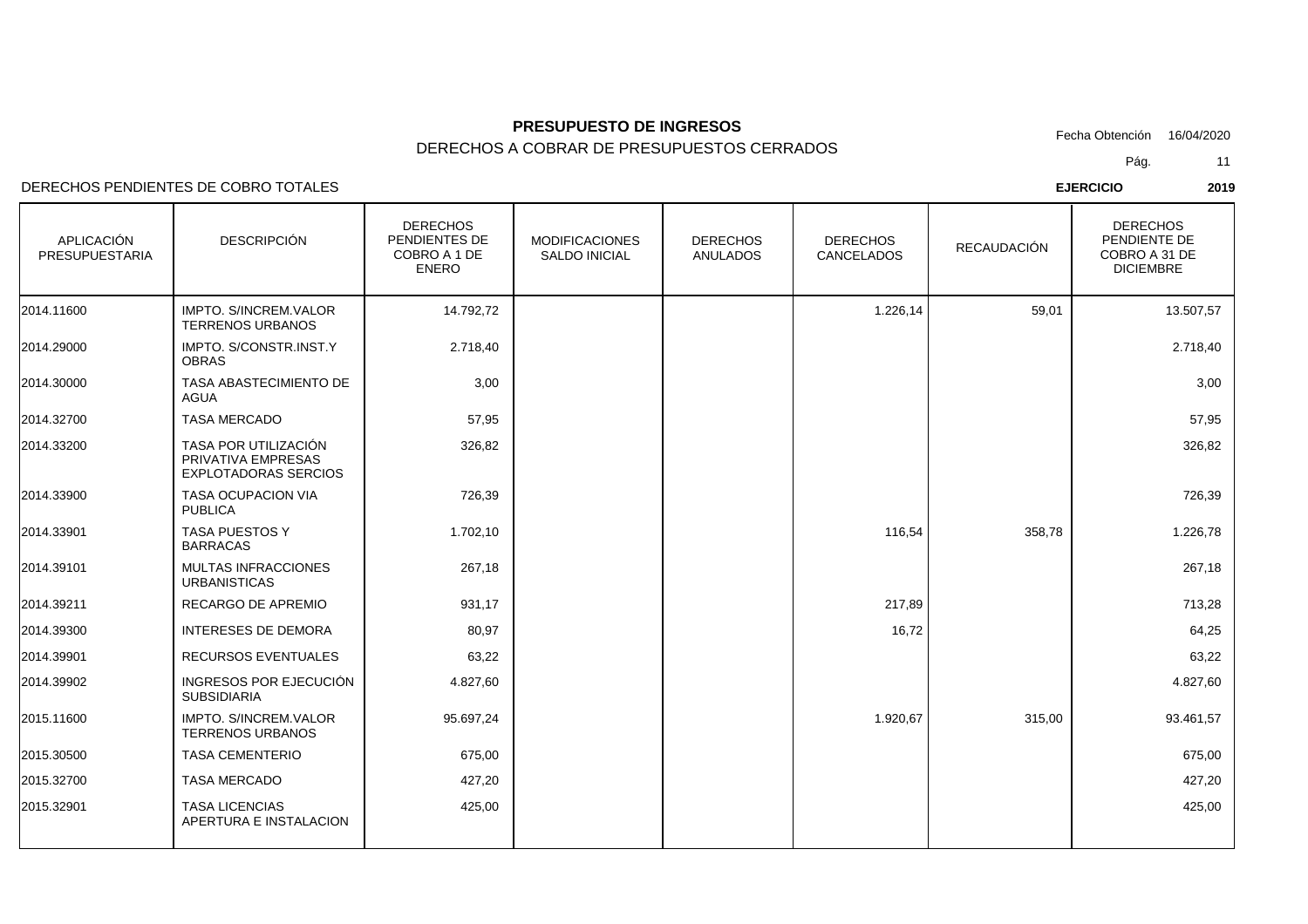DERECHOS A COBRAR DE PRESUPUESTOS CERRADOS

DERECHOS PENDIENTES DE COBRO TOTALES

| APLICACIÓN<br>PRESUPUESTARIA | <b>DESCRIPCIÓN</b>                                      | <b>DERECHOS</b><br>PENDIENTES DE<br>COBRO A 1 DE<br><b>ENERO</b> | <b>MODIFICACIONES</b><br><b>SALDO INICIAL</b> | <b>DERECHOS</b><br><b>ANULADOS</b> | <b>DERECHOS</b><br>CANCELADOS | <b>RECAUDACIÓN</b> | <b>DERECHOS</b><br>PENDIENTE DE<br>COBRO A 31 DE<br><b>DICIEMBRE</b> |
|------------------------------|---------------------------------------------------------|------------------------------------------------------------------|-----------------------------------------------|------------------------------------|-------------------------------|--------------------|----------------------------------------------------------------------|
| 2015.33100                   | TASA ENTRADA VEHICULOS                                  | 79,29                                                            |                                               |                                    |                               |                    | 79,29                                                                |
| 2015.33500                   | TASA POR OCUPACIÓN VÍA<br>PÚBLICA CON TERRAZAS          | 35,64                                                            |                                               |                                    |                               | 35,64              |                                                                      |
| 2015.33900                   | TASA OCUPACION VIA<br><b>PUBLICA</b>                    | 936,72                                                           |                                               |                                    |                               |                    | 936,72                                                               |
| 2015.33901                   | TASA PUESTOS Y<br><b>BARRACAS</b>                       | 2.469,83                                                         |                                               |                                    | 572,00                        | 196,68             | 1.701,15                                                             |
| 2015.39101                   | <b>MULTAS INFRACCIONES</b><br><b>URBANISTICAS</b>       | 2.499,88                                                         |                                               |                                    |                               |                    | 2.499,88                                                             |
| 2015.39211                   | RECARGO DE APREMIO                                      | 6.334,23                                                         |                                               |                                    | 384,14                        |                    | 5.950,09                                                             |
| 2015.39300                   | <b>INTERESES DE DEMORA</b>                              | 257,34                                                           |                                               |                                    | 175,82                        |                    | 81,52                                                                |
| 2015.39901                   | <b>RECURSOS EVENTUALES</b>                              | 218,28                                                           |                                               |                                    |                               |                    | 218,28                                                               |
| 2015.39902                   | INGRESOS POR EJECUCIÓN<br><b>SUBSIDIARIA</b>            | 19.958,89                                                        |                                               |                                    | 19.958,89                     |                    |                                                                      |
| 2015.55001                   | <b>CONCESIONES</b><br><b>ADMINISTRATIVAS</b>            | 182,75                                                           |                                               |                                    |                               |                    | 182,75                                                               |
| 2016.11600                   | <b>IMPTO. S/INCREM.VALOR</b><br><b>TERRENOS URBANOS</b> | 75.283,38                                                        |                                               |                                    | 6.011,79                      | 503,47             | 68.768,12                                                            |
| 2016.29000                   | IMPTO. S/CONSTR.INST.Y<br><b>OBRAS</b>                  | 3.307,09                                                         |                                               |                                    |                               | 144,29             | 3.162,80                                                             |
| 2016.30100                   | <b>TASA ALCANTARILLADO</b>                              | 168,00                                                           |                                               |                                    |                               |                    | 168,00                                                               |
| 2016.30200                   | <b>TASA RECOGIDA DE</b><br><b>BASURAS</b>               | 462,00                                                           |                                               |                                    |                               |                    | 462,00                                                               |
| 2016.30500                   | <b>TASA CEMENTERIO</b>                                  | 1.042,61                                                         |                                               |                                    |                               | 51,95              | 990,66                                                               |
| 2016.32100                   | <b>TASA S/LICENCIA</b><br><b>URBANISTICAS</b>           | 345,52                                                           |                                               |                                    |                               |                    | 345,52                                                               |
|                              |                                                         |                                                                  |                                               |                                    |                               |                    |                                                                      |

Pág.Fecha Obtención 16/04/2020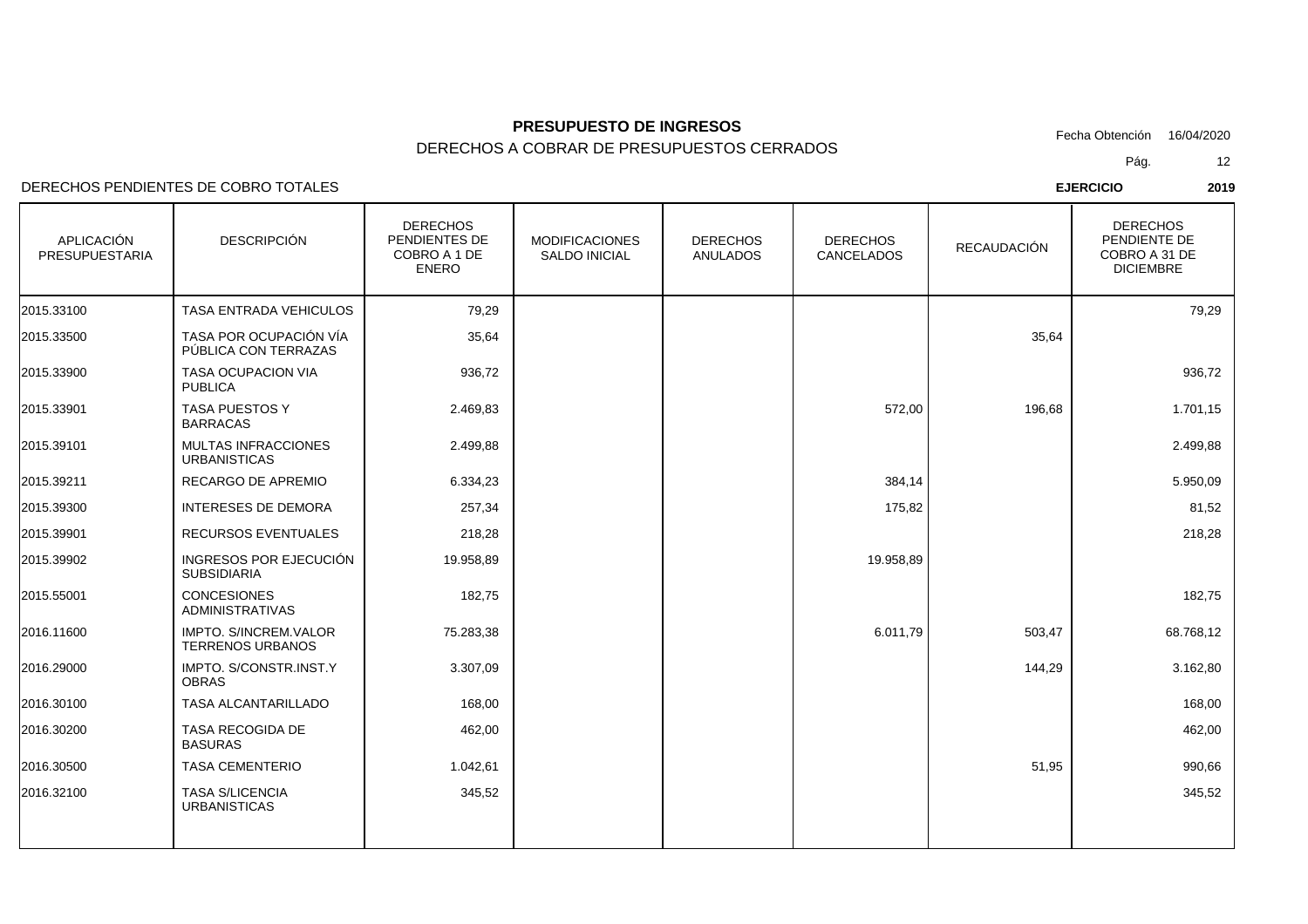DERECHOS A COBRAR DE PRESUPUESTOS CERRADOS

DERECHOS PENDIENTES DE COBRO TOTALES

| APLICACIÓN<br><b>PRESUPUESTARIA</b> | <b>DESCRIPCIÓN</b>                                       | <b>DERECHOS</b><br>PENDIENTES DE<br>COBRO A 1 DE<br><b>ENERO</b> | <b>MODIFICACIONES</b><br><b>SALDO INICIAL</b> | <b>DERECHOS</b><br><b>ANULADOS</b> | <b>DERECHOS</b><br>CANCELADOS | <b>RECAUDACIÓN</b> | <b>DERECHOS</b><br>PENDIENTE DE<br>COBRO A 31 DE<br><b>DICIEMBRE</b> |
|-------------------------------------|----------------------------------------------------------|------------------------------------------------------------------|-----------------------------------------------|------------------------------------|-------------------------------|--------------------|----------------------------------------------------------------------|
| 2016.32500                          | TASA EXPEDICION DE<br><b>DOCUMENTOS</b>                  | 200,00                                                           |                                               |                                    |                               |                    | 200,00                                                               |
| 2016.32600                          | TASA RETIRADA DE<br><b>VEHICULOS</b>                     | 291,90                                                           |                                               |                                    |                               |                    | 291,90                                                               |
| 2016.32901                          | <b>TASA LICENCIAS</b><br>APERTURA E INSTALACION          | 1.704,24                                                         |                                               |                                    | 300,00                        |                    | 1.404,24                                                             |
| 2016.33500                          | TASA POR OCUPACIÓN VÍA<br>PÚBLICA CON TERRAZAS           | 119,96                                                           |                                               |                                    |                               |                    | 119,96                                                               |
| 2016.33900                          | <b>TASA OCUPACION VIA</b><br><b>PUBLICA</b>              | 1.008,96                                                         |                                               |                                    | 90,00                         |                    | 918,96                                                               |
| 2016.33901                          | TASA PUESTOS Y<br><b>BARRACAS</b>                        | 2.037,99                                                         |                                               |                                    | 528,00                        | 428,34             | 1.081,65                                                             |
| 2016.39101                          | <b>MULTAS INFRACCIONES</b><br><b>URBANISTICAS</b>        | 5.518,27                                                         |                                               |                                    |                               |                    | 5.518,27                                                             |
| 2016.39190                          | <b>MULTAS OTRAS</b><br><b>INFRACCIONES</b>               | 1.469,85                                                         |                                               |                                    |                               |                    | 1.469,85                                                             |
| 2016.39200                          | <b>RECARGO POR</b><br><b>DECLARACIÓN</b><br>EXTEMPORÁNEA | 214,43                                                           |                                               |                                    |                               |                    | 214,43                                                               |
| 2016.39211                          | RECARGO DE APREMIO                                       | 3.866,50                                                         |                                               |                                    | 758,72                        | 7,19               | 3.100,59                                                             |
| 2016.39300                          | <b>INTERESES DE DEMORA</b>                               | 194,26                                                           |                                               |                                    |                               | 3,99               | 190,27                                                               |
| 2016.39901                          | <b>RECURSOS EVENTUALES</b>                               | 305,23                                                           |                                               |                                    |                               |                    | 305,23                                                               |
| 2016.39902                          | INGRESOS POR EJECUCIÓN<br><b>SUBSIDIARIA</b>             | 54.742,32                                                        |                                               |                                    |                               | 1.417,35           | 53.324,97                                                            |
| 2017.11500                          | <b>IMPUESTO VEHICULOS</b><br><b>TRACCION MECANICA</b>    | 0,01                                                             |                                               |                                    |                               |                    | 0,01                                                                 |
| 2017.11600                          | IMPTO. S/INCREM.VALOR<br><b>TERRENOS URBANOS</b>         | 134.456,59                                                       |                                               | 4.334,12                           | 2.770,92                      | 26.235,12          | 101.116,43                                                           |
|                                     |                                                          |                                                                  |                                               |                                    |                               |                    |                                                                      |

Pág.Fecha Obtención 16/04/2020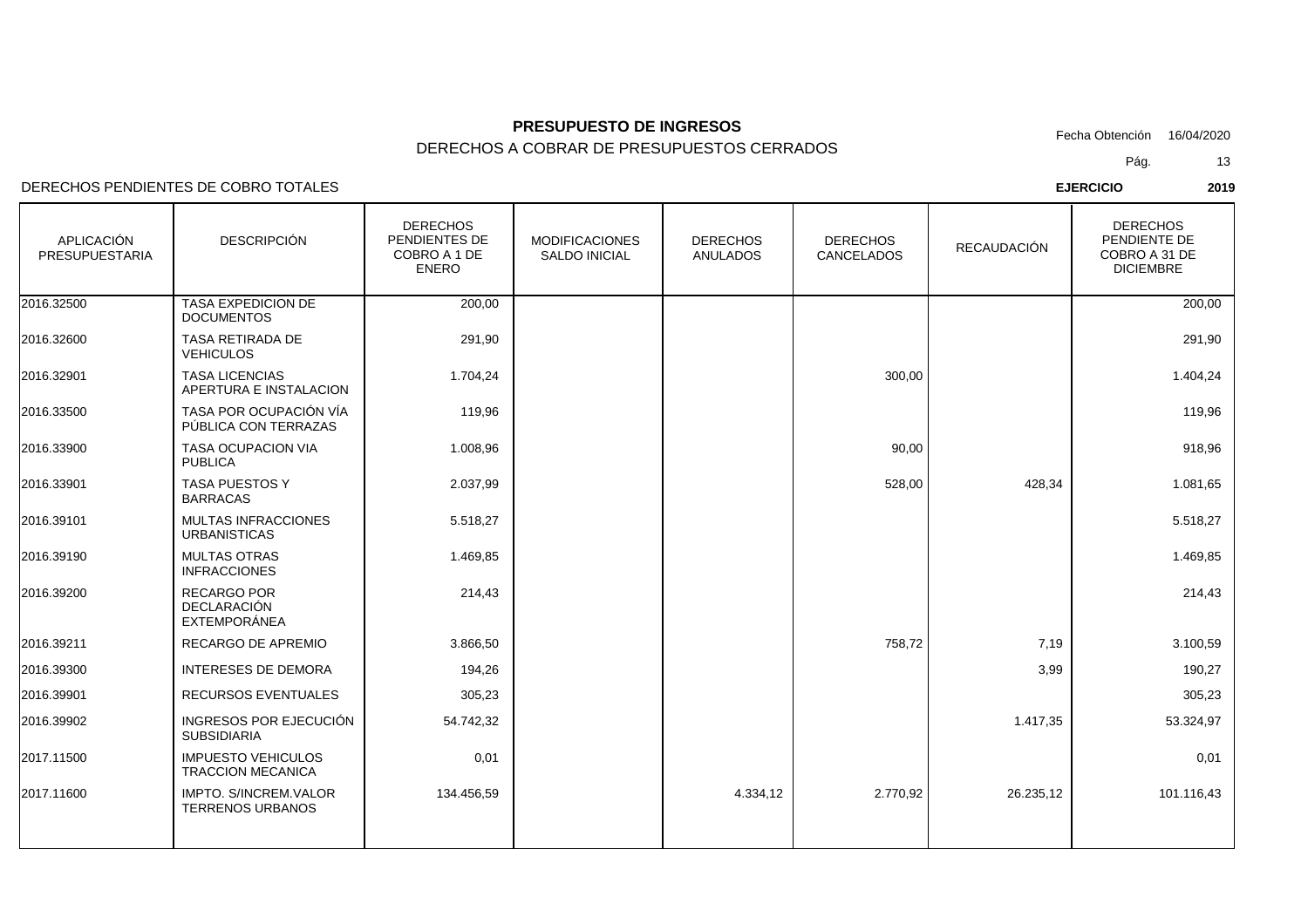DERECHOS A COBRAR DE PRESUPUESTOS CERRADOS

DERECHOS PENDIENTES DE COBRO TOTALES

| <b>APLICACIÓN</b><br><b>PRESUPUESTARIA</b> | <b>DESCRIPCIÓN</b>                                | <b>DERECHOS</b><br>PENDIENTES DE<br>COBRO A 1 DE<br><b>ENERO</b> | <b>MODIFICACIONES</b><br><b>SALDO INICIAL</b> | <b>DERECHOS</b><br><b>ANULADOS</b> | <b>DERECHOS</b><br>CANCELADOS | <b>RECAUDACIÓN</b> | <b>DERECHOS</b><br>PENDIENTE DE<br>COBRO A 31 DE<br><b>DICIEMBRE</b> |
|--------------------------------------------|---------------------------------------------------|------------------------------------------------------------------|-----------------------------------------------|------------------------------------|-------------------------------|--------------------|----------------------------------------------------------------------|
| 2017.29000                                 | IMPTO. S/CONSTR.INST.Y<br><b>OBRAS</b>            | 14.162,76                                                        |                                               |                                    |                               | 708,11             | 13.454,65                                                            |
| 2017.30500                                 | <b>TASA CEMENTERIO</b>                            | 474,07                                                           |                                               |                                    |                               |                    | 474,07                                                               |
| 2017.32100                                 | <b>TASA S/LICENCIA</b><br><b>URBANISTICAS</b>     | 2.184,90                                                         |                                               |                                    |                               | 59,17              | 2.125,73                                                             |
| 2017.32600                                 | TASA RETIRADA DE<br><b>VEHICULOS</b>              | 473,00                                                           |                                               |                                    |                               |                    | 473,00                                                               |
| 2017.32700                                 | <b>TASA MERCADO</b>                               | 1.428,63                                                         |                                               |                                    | 172,80                        | 302,30             | 953,53                                                               |
| 2017.33100                                 | TASA ENTRADA VEHICULOS                            | 36,80                                                            |                                               |                                    |                               |                    | 36,80                                                                |
| 2017.33500                                 | TASA POR OCUPACIÓN VÍA<br>PÚBLICA CON TERRAZAS    | 321,16                                                           |                                               |                                    |                               |                    | 321,16                                                               |
| 2017.33900                                 | <b>TASA OCUPACION VIA</b><br><b>PUBLICA</b>       | 477,66                                                           |                                               |                                    |                               | 109,82             | 367,84                                                               |
| 2017.33901                                 | <b>TASA PUESTOS Y</b><br><b>BARRACAS</b>          | 3.077,55                                                         |                                               |                                    | 572,00                        | 1.339,55           | 1.166,00                                                             |
| 2017.39101                                 | <b>MULTAS INFRACCIONES</b><br><b>URBANISTICAS</b> | 3.299,28                                                         |                                               |                                    |                               | 1.378,75           | 1.920,53                                                             |
| 2017.39190                                 | <b>MULTAS OTRAS</b><br><b>INFRACCIONES</b>        | 850,00                                                           |                                               |                                    |                               |                    | 850,00                                                               |
| 2017.39200                                 | RECARGO POR<br><b>DECLARACIÓN</b><br>EXTEMPORÁNEA | 82,06                                                            |                                               |                                    |                               |                    | 82,06                                                                |
| 2017.39211                                 | RECARGO DE APREMIO                                | 3.002,88                                                         |                                               |                                    |                               | 286,31             | 2.716,57                                                             |
| 2017.39300                                 | <b>INTERESES DE DEMORA</b>                        | 198,94                                                           |                                               |                                    |                               | 160,33             | 38,61                                                                |
| 2017.39901                                 | RECURSOS EVENTUALES                               | 3.016,83                                                         |                                               |                                    |                               | 71,54              | 2.945,29                                                             |
| 2017.39902                                 | INGRESOS POR EJECUCIÓN<br><b>SUBSIDIARIA</b>      | 469,75                                                           |                                               |                                    |                               |                    | 469,75                                                               |
|                                            |                                                   |                                                                  |                                               |                                    |                               |                    |                                                                      |

Pág.Fecha Obtención 16/04/2020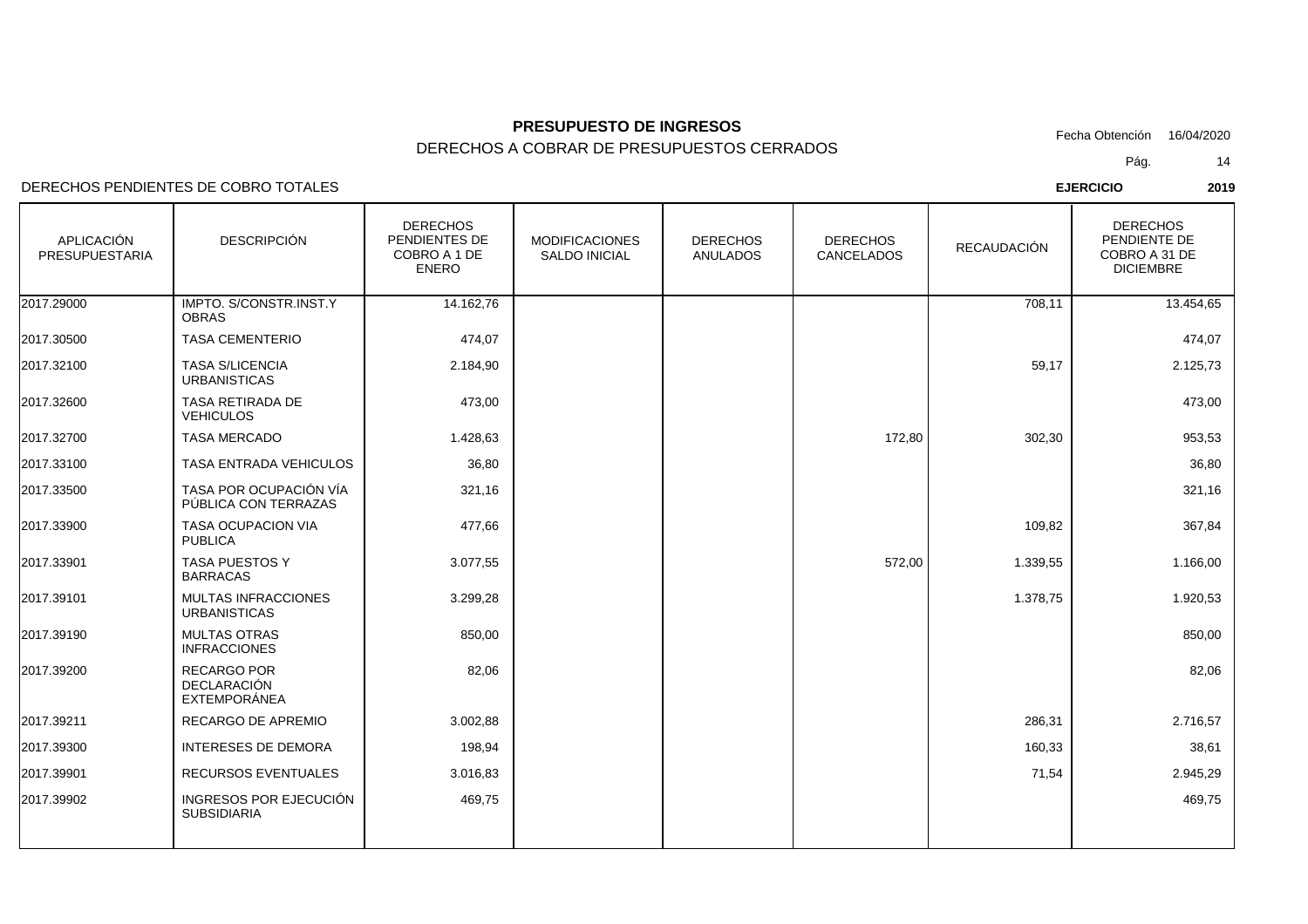DERECHOS PENDIENTES DE COBRO TOTALES

| <b>APLICACIÓN</b><br><b>PRESUPUESTARIA</b> | <b>DESCRIPCIÓN</b>                                                        | <b>DERECHOS</b><br>PENDIENTES DE<br>COBRO A 1 DE<br><b>ENERO</b> | <b>MODIFICACIONES</b><br><b>SALDO INICIAL</b> | <b>DERECHOS</b><br><b>ANULADOS</b> | <b>DERECHOS</b><br><b>CANCELADOS</b> | <b>RECAUDACIÓN</b> | <b>DERECHOS</b><br>PENDIENTE DE<br>COBRO A 31 DE<br><b>DICIEMBRE</b> |
|--------------------------------------------|---------------------------------------------------------------------------|------------------------------------------------------------------|-----------------------------------------------|------------------------------------|--------------------------------------|--------------------|----------------------------------------------------------------------|
| 2017.39906                                 | <b>GESTION TRATAMIENTO DE</b><br><b>RESIDUOS</b>                          | 123,84                                                           |                                               |                                    |                                      |                    | 123,84                                                               |
| 2017.55001                                 | <b>CONCESIONES</b><br><b>ADMINISTRATIVAS</b>                              | 6.302,00                                                         |                                               |                                    |                                      |                    | 6.302,00                                                             |
| 2018.11600                                 | <b>IMPTO. S/INCREM.VALOR</b><br><b>TERRENOS URBANOS</b>                   | 208.808,38                                                       |                                               | 20.763,41                          |                                      | 65.732,99          | 122.311,98                                                           |
| 2018.29000                                 | IMPTO. S/CONSTR.INST.Y<br><b>OBRAS</b>                                    | 32.590,37                                                        |                                               | 830,46                             |                                      | 28.436,59          | 3.323,32                                                             |
| 2018.30000                                 | TASA ABASTECIMIENTO DE<br><b>AGUA</b>                                     | 1.301.854,64                                                     |                                               | 9.772,41                           |                                      | 1.292.082,23       |                                                                      |
| 2018.30500                                 | <b>TASA CEMENTERIO</b>                                                    | 895,00                                                           |                                               |                                    |                                      | 145,00             | 750,00                                                               |
| 2018.32100                                 | <b>TASA S/LICENCIA</b><br><b>URBANISTICAS</b>                             | 31.595,51                                                        |                                               | 146,08                             |                                      | 28.921,52          | 2.527,91                                                             |
| 2018.32700                                 | <b>TASA MERCADO</b>                                                       | 4.616,00                                                         |                                               |                                    |                                      | 3.726,40           | 889,60                                                               |
| 2018.32901                                 | <b>TASA LICENCIAS</b><br>APERTURA E INSTALACION                           | 300,00                                                           |                                               |                                    |                                      | 300,00             |                                                                      |
| 2018.33100                                 | <b>TASA ENTRADA VEHICULOS</b>                                             | 300,81                                                           |                                               | 20,92                              |                                      | 104,60             | 175,29                                                               |
| 2018.33200                                 | TASA POR UTILIZACIÓN<br>PRIVATIVA EMPRESAS<br><b>EXPLOTADORAS SERCIOS</b> | 23.909,65                                                        |                                               |                                    |                                      | 23.908,31          | 1,34                                                                 |
| 2018.33500                                 | TASA POR OCUPACIÓN VÍA<br>PÚBLICA CON TERRAZAS                            | 910,22                                                           |                                               |                                    |                                      | 614,88             | 295,34                                                               |
| 2018.33900                                 | TASA OCUPACION VIA<br><b>PUBLICA</b>                                      | 1.599,71                                                         |                                               |                                    |                                      | 1.506,89           | 92,82                                                                |
| 2018.33901                                 | TASA PUESTOS Y<br><b>BARRACAS</b>                                         | 16.006,40                                                        |                                               |                                    | 374,00                               | 13.011,04          | 2.621,36                                                             |
| 2018.39101                                 | <b>MULTAS INFRACCIONES</b><br><b>URBANISTICAS</b>                         | 30.357,01                                                        |                                               |                                    | 13.735,81                            | 4.126,65           | 12.494,55                                                            |
|                                            |                                                                           |                                                                  |                                               |                                    |                                      |                    |                                                                      |

Pág.Fecha Obtención 16/04/2020

15